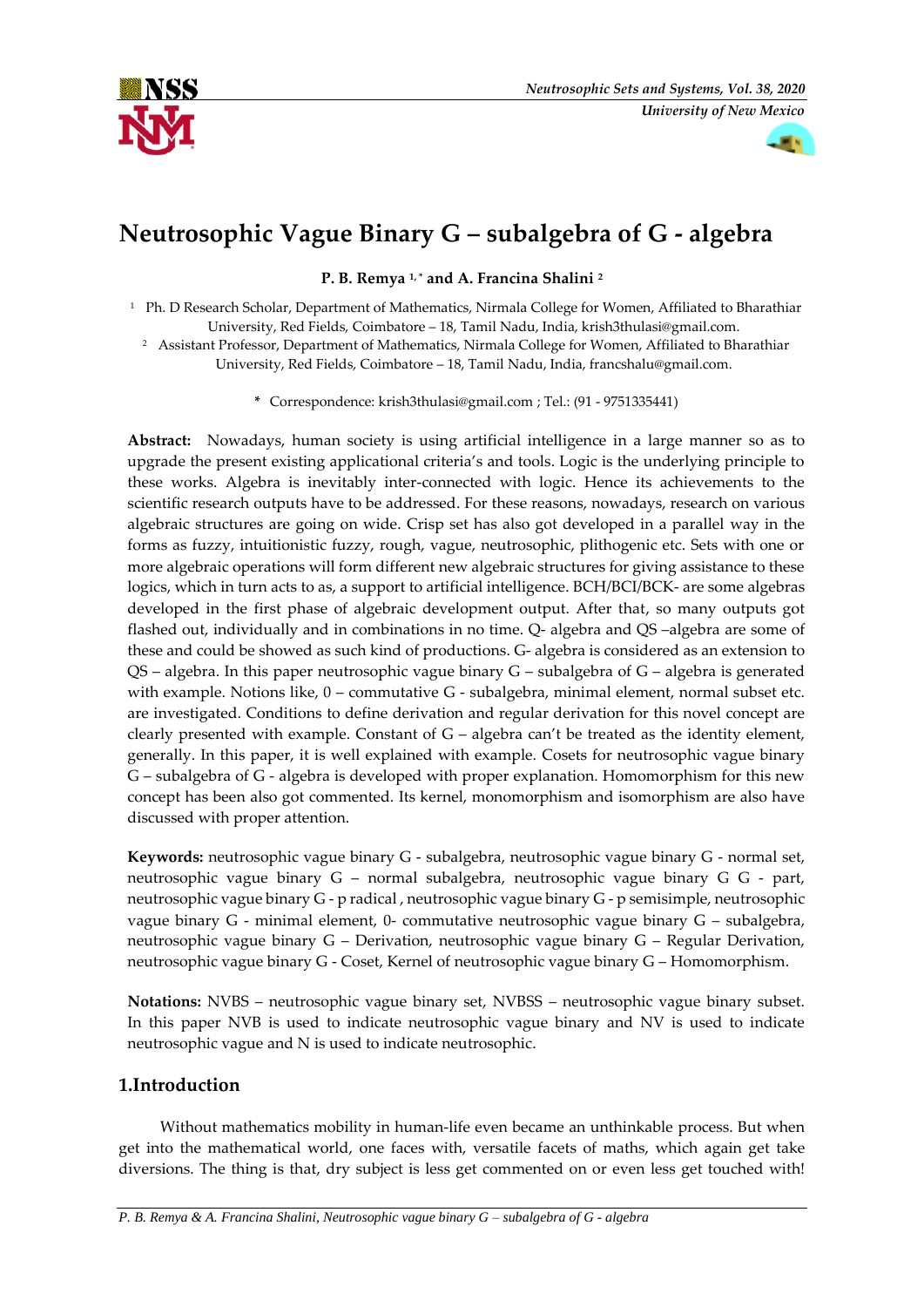Algebra can also be considered so. But the entry of artificial intelligence made things different. Human world can simply neither ignore nor reject 'robots and computers' from their presently existing life pattern, due to their high impact in changing life style. So the question is that, what is the importance of algebra to these new scenario? Is it really useful for this robotic framed world? Answer is, yes! Since artificial intelligence is the raw material to robotics and to all the other newly developing phenomenon's. Logic is a foundation to artificial intelligence. Here a rapport activity can be seen in the picture. For logical calculations, algebra is very important. So these mixed works of algebra and sets is needed for the future research works in higher level. Chatoic and turbulances in human life situations, made data mining more difficult. To handle these crisis, new kind of extensions to cantor set have also got arosed. Human – life is going to get controlled by chips in next step of evolution. So hereafter, have to think on, ' what algebra can do ? ' in these kind of cross- breed structures in a 'chip oriented human life'. In this point, some debates are necessary. Whether is it good or bad? If bad, how these bad impact can convert into good, by taming these research works? Definitely these robotic effect made human life much easier both in 'profit and labour' level. Some bad outputs are also there and have to think of removing such negatives! From our washing machines to rocket technology, one can found this logic and algebraic illuminations. So giving some applications to algebra is irrelevant in one sense. But can think of the other part, in a little bit humorously. Where algebra is 'not showed off, its face 'in this modern world ? Following will give an idea to the newly developed algebraic structures in the family of algebra.

 In 1966, Yasuyuki Imai and Kiyoshi Iseki [13] introduced BCK/BCI – algebra based on two different ways. One approach is based on set theory and the other one is based on classical and non-classical propositional calculi. In 1983, followed by these works another wide class of algebra namely, BCH – algebra is introduced by Q. P. Hu and X. Li [12]. In 2001, Q- algebra is introduced by Joseph Neggers, Sun Shin Ahn, and Hee Sik Kim [14] as an extension to BCH/BCI/BCK – algebras. In 1999, Sun Shin Ahn and Hee Sik Kim [24] introduced QS – algebra and investigated some relations between QS – algebra and BCK/BCI – algebra. They also investigated G – part in QS – algebra. In 2012, Ravi Kumar Bandaru and Rafi. N [22] introduced G -algebra as a generalization of QS – algebra. Necessary and sufficient condition for a G – algebra to become a QS – algebra is presented. It has shown that every associative G – algebra is a group. Concepts like 0 - commutative, G – part and medial of a G – algebra have explained. In 1984, Mukheriee. N.P and Prabir Bhattacharya [21] introduced fuzzy cosets and fuzzy normal subgroups. They have proven several interesting elementary properties related to the context and finally presented fuzzy interpretation of Lagrange theorem. In 2002, Young Bae Jun, Eun Hwan Roh, Chinju, and Hee Sik Kim, Seoul [27] discussed on fuzzy B – algebra. They addressed fuzzy normal B – algebra and fuzzy normal set in B – algebra. In 2016, Ch. Mallika, N. Ramakrishna, G. Anandha Rao [2] studied Vague Cosets. They also presented notions like vague symmetric, vague invariant, vague normal and some related properties. In 2015, Chiranjibe Jana, Tapan Senapati, Monoranjan Bhowmik, Madhumangal Pal [3] applied the concept of intuitionistic fuzzy set to G – subalgebra. In 2015, Chiranjibe Jana and Tapan Senapati [4] introduced Cubic G - subalgebra with properties. They also defined homomorphism of cubic G – subalgebra and verified various theorems. In 2015, Tapan Senapati, Chiranjibe Jana, Monoranjan Bhowmik, Madhumangal Pal [25] introduced L-fuzzy– set G-subalgebra and gave a characterization of L - fuzzy G – subalgebra. They also discussed some related characterizations like group, homomorphism etc. In 2017, Deena Al-Kadi, and Rodyna Hosny [5] generated a G-algebra from a non-empty set. They obtained quotient G-algebra using a normal subalgebra and proved fundamental theorem on G-algebra homomorphism. They showed that every BP-algebra is a G-algebra and provided an additional condition for the existence of the converse part. They further contributed notions of left-right and right-left derivation of G – algebra. They proved that G-algebra satisfying associative law is a 2-group. In 2018, Apurba Das [1] explored homotopy G – algebraic structure on the cochain complex of hom-type algebras. In 2020, Wahiba Messirdi and Ahlam Fallatah [26] presented several results on derivations of G – algebra. In 2019, Muhammad Abdul Basit Khan, Junaid Alam Khan, Muhammad Ahsan Binyamin [20] introduced SAGBI bases in G – algebra. They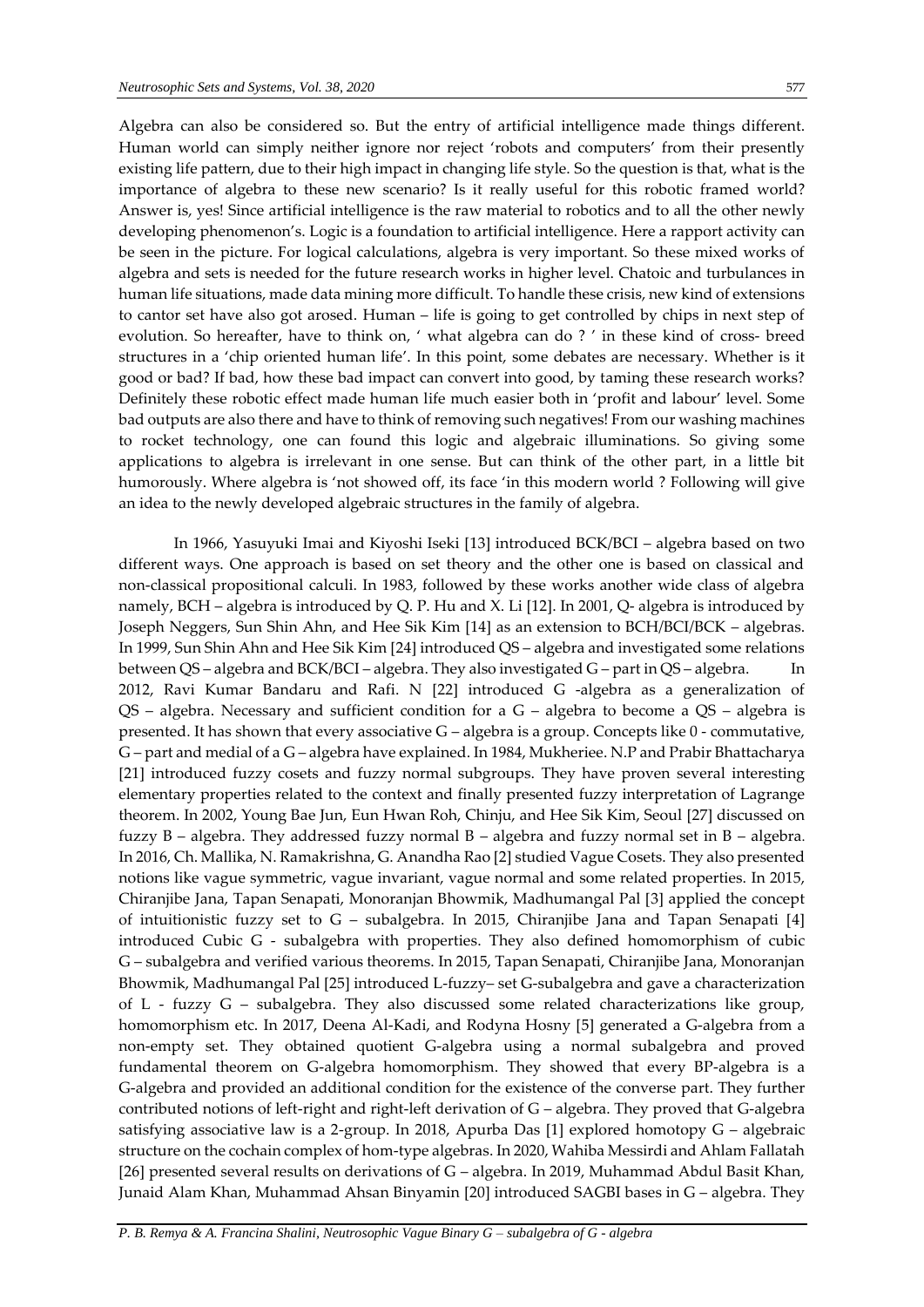constructed an algorithm to compute SAGBI bases from a subset of polynomials contained in a subalgebra of a G – algebra. In 2019, Mohsin Khalid, Rakib Iqbal and Said Broumi [19] introduced Neutrosophic soft cubic G - subalgebras of G - algebras. Some basic operations like P- union, P – intersection, R-union, R – intersection are introduced. In 2020, Mohamed Abdel-Basset, Abduallah Gamal, Le Hoang Son and Florentin Smarandache [15] gave a case study in recruitment process based on bipolar neutrosophic set and bipolar neutrosophic number. In 2019, Mohamed Abdel-Basset, Rehab Mohamed, Abd El-Nasser H. Zaied and Florentin Smarandache [16] gave a hybrid plithogenic decision-making approach with quality function deployment for selecting supply chain sustainability metrics and conducted a study on thailand's sugar industry. In 2020, Mohamed Abdel-Basst, Rehab Mohamed, Mohamed Elhoseny [17] suggested a novel framework to evaluate innovation value proposition for smart product–service systems. In 2020, Mohamed Abdel-Basst, Rehab Mohamed, Mohamed Elhoseny [18] developed a model for the effective COVID-19 identification in uncertainty environment using primary symptoms and CT scans.

 In 1993, Gau. W. L and Buehrer. D. J [11] presented vague sets. In 2005, Florentin Smarandache [6] introduced neutrosophic set and its basic ideas. In 2005, Florentin Smarandache [7] illustrated the difference between neutrosophic set and intuitionistic fuzzy set with proper explanations and examples. In 2011, Florentin Smarandache [8] gave a geometric interpretation of neutrosophic set using a neutrosophic cube. In 2015, Shawkat Alkhazaleh [23], introduced a mixed form of neutrosophic and vague known as neutrosophic vague sets. In 2019, P. B. Remya and A. Francina Shalini [9] applied binary concept to neutrosophic vague set and developed neutrosophic vague binary set with its basic operations.

 In 2020, P.B. Remya and A. Francina Shalini [10] developed BCK/BCI – algebra for neutrosophic vague binary sets. Authors proposed a new suggestion of 'inclusion of new set' in the structure in addition to the 'underlying universal set', for avoiding more confusions in theoretical calculations. In this paper, authors further modified that structure and proposed a new approach in the structure mentioned in [10], by presenting a single set in the structure instead of the above mentioned two sets. This will give a combined effect of those two sets discussed above. New structure, convey the same effect of the structure used in paper [10], with a single set outlook and by skipping the two set pattern from structure. So here authors tried to present a one more modified form to the structure discussed in paper [10]. This one more refined pattern can be used in the all existing algebraic structures of various sets like fuzzy, vague, neutrosophic, etc., and for their hybrid forms in future works. This new pattern will be helpful to get more clarity and stability in these works.

This paper focuses on the development of  $G -$  algebraic structure to neutrosophic vague binary set. Discussions on G – algebra need some more attention while comparing to other algebraic structures. Its axioms are very simple and can be handled in a very clear manner. Neutrosophic ideas and Neutrosophic Vague ideas in G – algebra deserve more attention due to its easily accessible practical applications. This paper concentrates on neutrosophic vague binary G – subalgebra and its theoretical implementations.

Folllwing are the newly introduced concepts in this paper.

- Neutrosophic Vague Binary G subalgebra [Section 3]
	- $\checkmark$  Neutrosophic Vague Binary G subalgebra [Definition 3.1]
- Different notions of Neutrosophic Vague Binary G subalgebra [Section 4]
	- $\checkmark$  Neutrosophic Vague Binary G G part [Definition 4.1 (i)]
	- ✓ Neutrosophic Vague Binary G p radical [Definition 4.1 (ii)]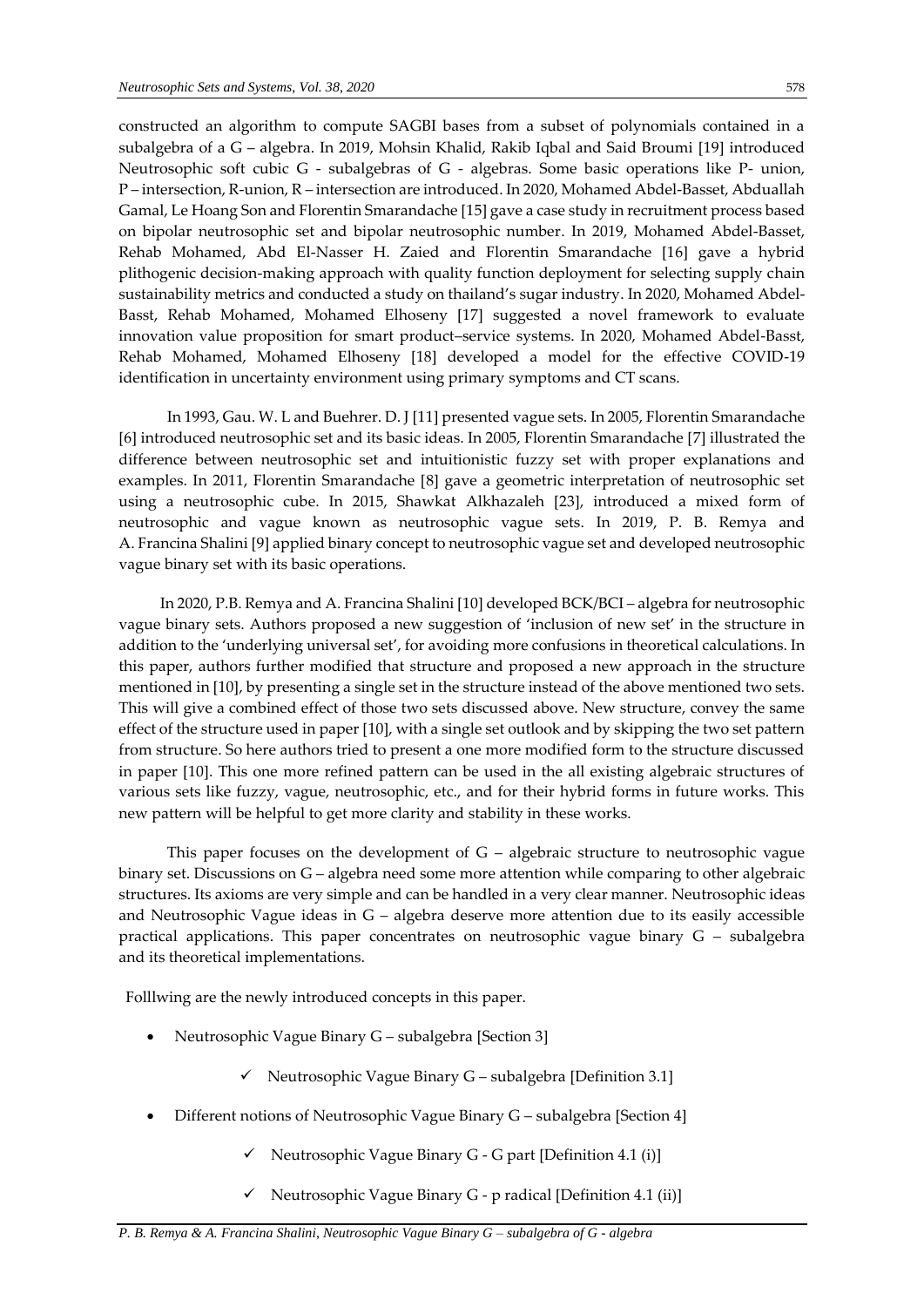- $\checkmark$  Neutrosophic Vague Binary G p semi simple [Definition 4.1 (iii)]
- $\checkmark$  Neutrosophic Vague Binary G minimal element [Definition 4.1 (iv)]
- Neutrosophic Vague Binary G normal subalgebra [Section 5]
	- $\checkmark$  Neutrosophic Vague Binary G normal subalgebra [Definition 5.1]
	- $\checkmark$  Neutrosophic Vague Binary G normal set [Definition 5.2]
- 0 commutative Neutrosophic Vague Binary G subalgebra [Section 6]
	- $\checkmark$  0 commutative Neutrosophic Vague Binary G subalgebra [Definition 6.1]
- Derivations of Neutrosophic Vague Binary G subalgebra [Section 7]
	- $\checkmark$  Neutrosophic Vague Binary G derivation [Definition 7.1]
	- $\checkmark$  Neutrosophic Vague Binary G regular derivation [Definition 7.4]
- Neutrosophic Vague Binary G Coset [Section 8]
	- $\checkmark$  Neutrosophic Vague Binary G Right Coset [Definition 8.1 (i)]
	- $\checkmark$  Neutrosophic Vague Binary G Left Coset [Definition 8.1(ii)]
	- $\checkmark$  Neutrosophic Vague Binary G Coset [Definition 8.3]
- Neutrosophic Vague Binary G homomorphism [Section 9]
	- $\checkmark$  Neutrosophic Vague Binary G homomorphism [Definition 9.1]
	- $\checkmark$  Neutrosophic Vague Binary G- Isomorphism [Definition 9.2]

# **2. Preliminaries**

In this section some preliminaries are given.

# **Definition 2.1 [9] (Neutrosophic Vague Binary Set)**

A neutrosophic vague binary set (NVBS in short)  $M_{NVR}$  over a common universe  $\{U_1 = \{x_i / 1 \le j \le n\}; U_2 = \{y_k / 1 \le k \le p\}\}$  is an object of the form  $M_{\text{NVB}} = \left\{ \left( \frac{\hat{T}_{\text{M}_{\text{NVB}}}(x_j), \hat{I}_{\text{M}_{\text{NVB}}}(x_j), \hat{F}_{\text{M}_{\text{NVB}}}(x_j)}{x} \right) \right\}$  $\frac{v_B(x_j), \ \widehat{F}_{M_\text{NVB}}(x_j)}{x_j}; \ \forall \ x_j \in U_1 \rangle \langle \frac{\widehat{T}_{M_\text{NVB}}(y_k), \ \widehat{I}_{M_\text{NVB}}(y_k), \ \widehat{F}_{M_\text{NVB}}(y_k)}{y_k} \rangle$  $\left\{\frac{y_B \vee}{y_k}, \frac{y_B \vee}{y_k}, \forall y_k \in U_2 \right\}$ is defined as  $\hat{T}_{M_{NVB}} (x_j) = [T^-(x_j), T^+(x_j)], \hat{I}_{M_{NVB}} (x_j) = [I^-(x_j), I^+(x_j)]$  and  $\hat{F}_{M_{NVB}} (x_j) = [F^-(x_j), F^+(x_j)]$ ;  $x_j \in U_1$  and  $\widehat{T}_{M_{\text{NVB}}} \ (y_{\text{k}}) = [T^-(y_{\text{k}}), T^+(y_{\text{k}})], \quad \widehat{I}_{M_{\text{NVB}}}(y_{\text{k}}) = [I^-(y_{\text{k}}), \ I^+(y_{\text{k}})] \ \text{and} \ \widehat{F}_{M_{\text{NVB}}}(y_{\text{k}}) = [F^-(y_{\text{k}}), \ F^+(y_{\text{k}})] \ ; \ y_{\text{k}} \in \mathbb{U}_2$ where (1) T<sup>+</sup>(x<sub>j</sub>)= 1− F<sup>-</sup>(x<sub>j</sub>); F<sup>+</sup>(x<sub>j</sub>) = 1− T<sup>-</sup>(x<sub>j</sub>); ∀ x<sub>j</sub> ∈ U<sub>1</sub> and T<sup>+</sup>(y<sub>k</sub>)= 1− F<sup>-</sup>(y<sub>k</sub>); F<sup>+</sup>(y<sub>k</sub>) = 1− T<sup>-</sup>(y<sub>k</sub>) ; ∀ y<sub>k</sub> ∈ U<sub>2</sub>  $(2)$   $-0 \leq T^{-}(x_j) + I^{-}(x_j) + F^{-}(x_j) \leq 2^{+}$ ;  $-0 \leq T^{-}(y_k) + I^{-}(y_k) + F^{-}(y_k) \leq 2^{+}$  or  $-0 \leq T^-(x_j) + I^-(x_j) + F^-(x_j) + T^-(y_k) + I^-(y_k) + F^-(y_k) \leq 4^+$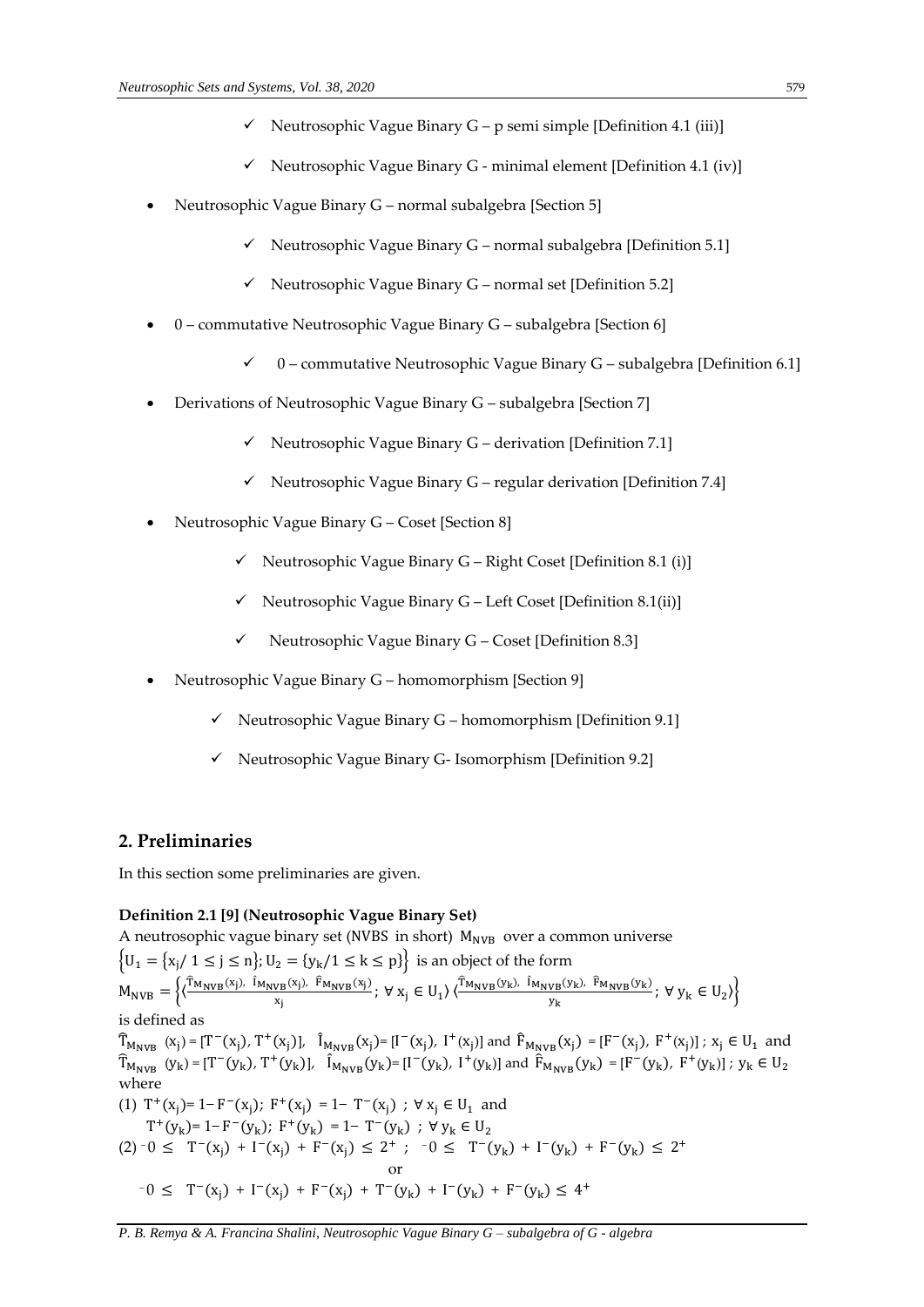and  
\n
$$
-0 \leq T^+(x_j) + I^+(x_j) + F^+(x_j) \leq 2^+; \quad -0 \leq T^+(y_k) + I^+(y_k) + F^+(y_k) \leq 2^+
$$
  
\nor

 $-0 \leq T^+(x_j) + I^+(x_j) + F^+(x_j) + T^+(y_k) + I^+(y_k) + F^+(y_k) \leq 4^+$ 

(3)  $T^-(x_j)$ ,  $I^-(x_j)$ ,  $F^-(x_j)$ :  $V(U_1) \rightarrow [0, 1]$  and  $T^-(y_k)$ ,  $I^-(y_k)$ ,  $F^-(y_k)$ :  $V(U_2) \rightarrow [0, 1]$ 

 $T^+(x_j)$ ,  $I^+(x_j)$ ,  $F^+(x_j)$ :  $V(U_1) \rightarrow [0,1]$  and  $T^+(y_k)$ ,  $I^+(y_k)$ ,  $F^+(y_k)$ :  $V(U_2) \rightarrow [0,1]$ 

Here  $V(U_1)$ ,  $V(U_2)$  denotes power set of vague sets on  $U_1$ ,  $U_2$  respectively.

# **Definition 2.2 [14] (G – algebra)**

A G- algebra is a non-empty set A with a constant 0 and a binary operation ∗ satisfying axioms: (B<sub>3</sub>) (x \* x) = 0 (B<sub>12</sub>) x \* (x \* y) = y for all x, y  $\in$  A ; A G-algebra is denoted by (A, ∗, 0)

## **Proposition 2.3 [14]**

Any G -algebra X satisfies the following axioms: for all  $x, y, z \in X$ , (i)  $x * 0 = x$  (ii)  $(x * (x * y)) * y = 0$  (iii)  $0 * (0 * x) = x$  (iv)  $x * y = 0$  implies  $x = y$ (v)  $0 * x = 0 * y$  implies  $x = y$ 

## **Definition 2.4 [14] (G - subalgebra)**

A non-empty subset S of a G-algebra X, is called a G-subalgebra of X if  $(x * y) \in S$ , for all  $x, y \in S$ 

## **Definition 2.5 [14] (0 – commutative G - algebra)**

A G - algebra (A,  $*$ , 0) is said to be 0 – commutative if:  $x*(0*y) = y*(0*x)$ , for any  $x, y \in A$ 

#### **Theorem 2.6 [14] (G -part, p -radical, p – semisimple)**

Let A be a G – algebra. For any subset S of A, we define  $G(S) = \{x \in S / 0 * x = x\}$ . In particular, if S  $=$  A then we say that  $G(A)$  is the  $G$  – part of a  $G$  – algebra. For any  $G$  – algebra A, the set  $B(A)$  =  ${x \in A / 0 * x = x}$  is called a p – radical of A. A G – algebra is said to be p -semisimple if  $B(A) = \{0\}$ . The following property is obvious:  $G(A) \cap B(A) = \{0\}$ 

## **Proposition 2.7 [14]**

Let (U,  $\ast$ , 0) be a G - algebra. Then, the following conditions hold for any  $x, y \in X$ 

(1)  $(x * (x * y)) * y = 0$  (2)  $(x * y) = 0 \Rightarrow x = y$  (3)  $(0 * x) = (0 * y) \Rightarrow x = y$ 

## **Definition 2.8 [17] (Fuzzy G – subalgebra)**

Let  $A = \{(x, \alpha_A(x)) \mid x \in X\}$  be a fuzzy set in X, where X is a G-subalgebra. Then the set A is a fuzzy G - subalgebra over the binary operator  $*$  if it satisfies the condition  $\alpha_A(x * y) \ge \min{\{\alpha_A(x), \alpha_A(y)\}}$ for all  $x, y \in X$ 

#### **Definition 2.9 [3] (Intuitionistic Fuzzy G – subalgebra)**

An IFS  $A = (\alpha_A, \beta_A)$  in X is called an intuitionistic fuzzy G - subalgebra of X if for all x, y  $\in X$ it satisfies:

GS1  $\alpha_A(x * y) \ge \min{\alpha_A(x), \alpha_A(y)}$ ; GS2  $\beta_A(x * y) \le \max{\beta_A(x), \beta_A(y)}$ 

**Definition 2.10 [18] (Normal Subalgebra of a G - algebra)**

Let N be a non – empty subset of a  $G$  – algebra X. We say that N is a normal subset of X if for all x, y, z and t in X such that  $(x * y) \in N$  and  $(z * t) \in N$ , we have  $((x * z) * (y * t)) \in N$ 

#### **Definition 2.11 [19] (Fuzzy normal subset of a B - algebra)**

Let  $(X, * , 0)$  be a B – algebra and let a fuzzy set  $\mu$  in X is said to be fuzzy normal if it satisfies the inequality  $\mu((x * a) * (y * b)) \ge \min \{ \mu(x * y), \mu(a * b) \}$  for all  $a, b, x, y \in X$ .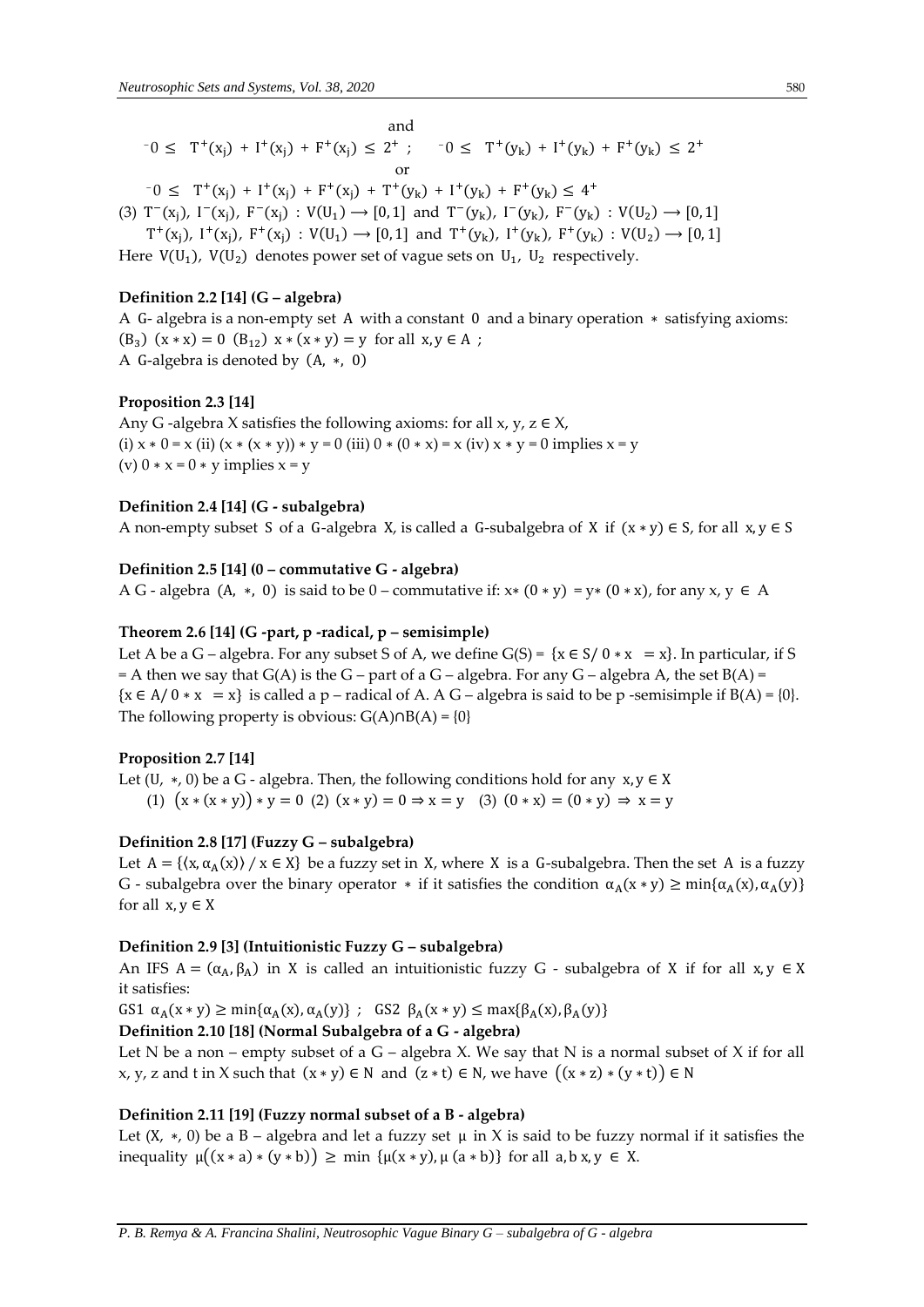## **Definition 2.12 [19] (Fuzzy normal subalgebra of B – algebra)**

A fuzzy set  $\mu$  in a B – algebra X is called a fuzzy normal B - algebra if it is a fuzzy B – algebra which is fuzzy normal

## **Definition 2.13 [5] (Derivation of G – algebra)**

Let  $X$  be a  $G$  – algebra and d is a self-map on  $X$ . We say that, d is (l, r)- derivation of X if  $d(x * y) = (d(x) * y) \wedge (x * d(y))$ d is (r, l)- derivation of X if  $d(x * y) = (x * d(y)) \wedge (d(x) * y)$ . If d is both (l, r)- derivation and (r, l)derivation of X then we say that d is a derivation of X.  $(l, r)$  indicates left-right and  $(r, l)$  indicates right-left

## **Remark 2.14 [5]**

In a G – algebra,  $(x \wedge y) = x$ 

## **Definition 2.15 [5] (Modified definition of G -derivation)**

Let  $X$  be a  $G$  – algebra and d a self – map on  $X$ . We say that d is a derivation of  $X$  if, d is  $(l, r)$ - derivation of X and  $(r, l)$ - derivation of X. That is, for all  $x, y \in X : d(x * y) = d(x) * y$  and  $d(x * y) = x * d(y)$ , respectively.

## **Definition 2.16 [2] (Vague Coset)**

Let A be a vague group of a group  $(G, .)$ . For any a $\in G$ . (i) A vague left coset of A is denoted by aA and defined by  $V_{aa}(x) = V_A(a^{-1}x)$ . i.e.,  $t_{aA}(x) = t_A(a^{-1}x)$  and  $f_{aA}(x) = f_A(a^{-1}x)$ (ii) A vague right coset of A is denoted by Aa and defined by  $V_{Aa}(x) = V_A(xa^{-1})$ . i.e.,  $t_{Aa}(x) = t_A(xa^{-1})$  and  $f_{Aa}(x) = f_A(xa^{-1})$ 

# **Definition 2.17 [5] (Homomorphism, Epimorphism, Endomorphism of G - algebra)**

Let X and Y be G-algebras. A mapping  $\varphi: X \to Y$  is called a homomorphism if  $\varphi(x * y) = \varphi(x) *$  $\varphi(y)$ ,  $\forall x, y \in X$ . The homomorphism  $\varphi$  is said to be a monomorphism (resp., an epimorphism) if it is injective (resp., surjective). If the map  $\varphi$  is both injective and surjective then X and Y are said to be isomorphic, written  $X \cong Y$ . For any homomorphism  $\varphi: X \to Y$ , the set  $\{x \in X/\varphi(x) = 0_Y\}$  is called the kernel of  $φ$  and denoted by Ker  $φ$ 

# **3. Neutrosophic vague binary G - subalgebra**

In this section neutrosophic vague binary G - subalgebra is developed with its properties and with some theorems.

#### **Definition 3.1 (Neutrosophic vague binary G - subalgebra)**

Let  $M_{NVB}$  be a neutrosophic vague binary set (in short, NVBS) with two universes  $U_1$  and  $U_2$ . A neutrosophic vague binary G - subalgebra is a structure  $\mathfrak{G}_{M_{NVB}}$  = ( $U^{\mathfrak{G}_{M_{NVB}}}$ , \*, 0) which satisfies, the following  $\mathfrak{G}_{M_{NVR}}$  inequality:

 $\mathfrak{G}_{M_{NVR}}$  *inequality :* 

 $\text{NVB}_{\mathsf{M}_{\text{NVB}}}(\mathbf{x}*\mathbf{y})\ \geqslant\ r\ \text{min}\ \left\{\text{NVB}_{\mathsf{M}_{\text{NVB}}}(\mathbf{x}),\text{NVB}_{\mathsf{M}_{\text{NVB}}}(\mathbf{y})\right\}\ ;\ \forall\ \mathbf{x},\ \mathbf{y}\ \in\ \mathsf{U}$ That is,  $\forall$  **x**,  $y \in U$  $\hat{T}_{M_{\text{NVB}}}(x * y) \ge \min \left\{ \hat{T}_{M_{\text{NVB}}}(x), \hat{T}_{M_{\text{NVB}}}(y) \right\}$ ;  $\hat{I}_{M_{\text{NVB}}}(x * y) \le \max \left\{ \hat{I}_{M_{\text{NVB}}}(x), \hat{I}_{M_{\text{NVB}}}(y) \right\}$ ;  $\hat{F}_{M_{\text{NVB}}}(x * y) \le \max \left\{ \hat{F}_{M_{\text{NVB}}}(x), \hat{F}_{M_{\text{NNB}}}(y) \right\}$  $*$  and 0 are as in U<sup>65</sup><sub>MNVB</sub> &  $\hat{T} = [T^-, T^+]$ ;  $\hat{I} = [I^-, I^+]$ ;  $\hat{F} = [F^-, F^+]$ .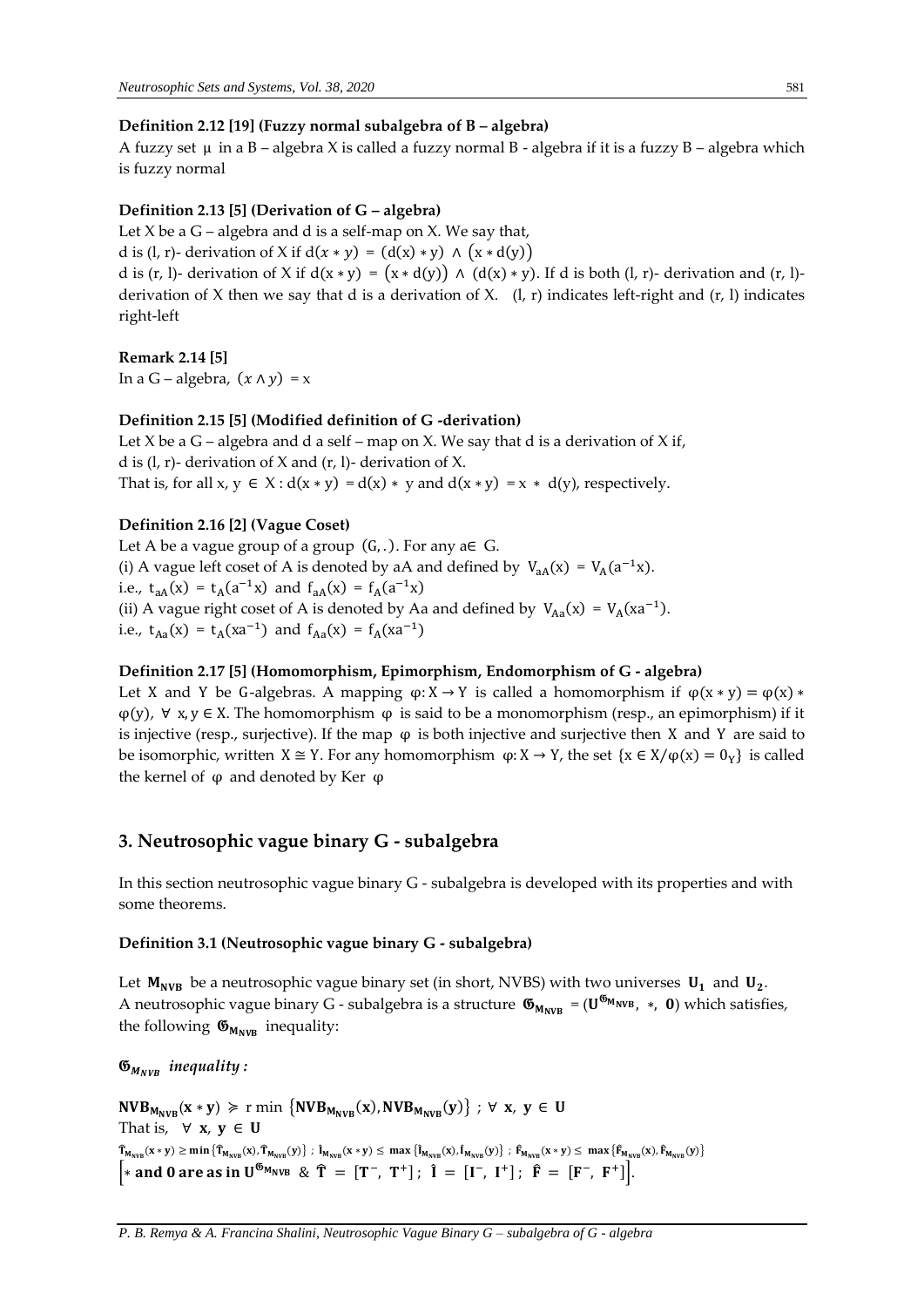## Here,

- $M_{NVB}$  is a neutrosophic vague binary set with two universes  $U_1$  and  $U_2$
- $U^{\mathfrak{G}_{M_{WVB}}} = (U = {U_1 \cup U_2}, *, 0)$  is a G algebraic structure with a binary operation  $*$  & a constant 0, which satisfies following axioms :  $\forall x, y \in U$ , (i)  $(x * x) = 0$ ; (ii)  $x * (x * y) = y$

## **Remark 3.2**

(i) Neutrosophic vague binary G – subalgebra is written in short as NVB G - subalgebra. (ii) In NVB G – subalgebra universal set **U** is taken as "union" of elements of  $U_1$  and  $U_2$ . (iii) Before applying  $\mathfrak{G}_{M_{NVB}}$  condition, neutrosophic vague binary union [Here, (max, min, min)] have to take for common elements of  $U_1$  and  $U_2$ . Combined neutrosophic vague binary membership grades will draw and implement combined effect to neutrosophic vague binary values of  $U_1$  and  $U_2$ . This will fulfill the binary effect in neutrosophic vague sets in the practical point of view.

#### **Example 3.3**

Let  $U_1 = \{0, a, b\}$ ,  $U_2 = \{0, b, c\}$  be two universes. Combined universe  $U = \{U_1 \cup U_2\} = \{0, a, b, c\}$ . Binary operation ∗ is defined as given by the Cayley table given below:

| $\ast$           | $\boldsymbol{0}$ | $\bf a$          | $\mathbf b$      | $\mathbf{c}$ |
|------------------|------------------|------------------|------------------|--------------|
| $\boldsymbol{0}$ | $\boldsymbol{0}$ | $\mathbf c$      | $\mathbf b$      | a            |
| $\mathbf a$      | $\mathbf a$      | $\boldsymbol{0}$ | $\mathbf{c}$     | $\mathbf b$  |
| $\mathbf b$      | $\mathbf b$      | a                | $\boldsymbol{0}$ | $\mathbf{C}$ |
| $\mathbf{c}$     | C                | $\mathbf b$      | a                | 0            |

Clearly,  $(U, *, 0)$  is a G–algebra. Consider a NVBS formed based on  $U_1$  &  $U_2$ .  $M_{\text{NVB}} = \left\{ \left( \frac{[0.9,0.9][0.2,0.8][0.1,0.1]}{0} \right) \right\}$  $\frac{[0.8][0.1,0.1]}{0}, \frac{[0.8,0.9][0.3,0.7][0.1,0.2]}{a}$  $\frac{[0.6,0.9][0.4,0.6][0.1,0.4]}{a}$ ,  $\frac{[0.6,0.9][0.4,0.6][0.1,0.4]}{b}$  $\frac{\left[0.6\right]\left[0.1,0.4\right]}{b}$   $\left\langle \frac{\left[0.6,0.9\right]\left[0.3,0.6\right]\left[0.1,0.4\right]}{0}$  $\frac{[0.8,0.6][0.1,0.4]}{0}$ ,  $\frac{[0.8,0.8][0.2,0.7][0.2,0.2]}{b}$  $\frac{[0.2,0.2]}{b}$ ,  $\frac{[0.8,0.9][0.3,0.7][0.1,0.2]}{c}$  $\frac{\partial}{\partial c}$  (0.1,0.2) Combined neutrosophic vague binary membership grade is given by

 $M_{\text{NVB}}(s) = \{$  $[0.9, 0.9][0.2, 0.6][0.1, 0.1]$ ; if  $s = 0$  $[0.8, 0.9][0.3, 0.7][0.1, 0.2]$ ; if  $s = a$  $[0.8, 0.9][0.2, 0.6][0.1, 0.2]$ ; if  $s = b$  $[0.8, 0.9][0.3, 0.7][0.1, 0.2]$ ; if  $s = c$ 

Calculations shows that  $M_{NVB}$  is a NVB G – subalgebra.

## **Remark 3.4**

In a NVB G – algebra, construction of the underlying G – algebraic structure, using a binary operation ∗ deserves prime importance. Instead of ∗ different symbols like +, −, ×, +<sup>4</sup> etc can be applied. Binary operation can be formed in different ways. Construction of  $G$  – algebra using the following points always defines a G -algebra. In the Binary Operation,

- (i) If "first operand = second operand" then the output will be zero.
	- [Using definition of G algebra,  $(x * x) = 0 \Rightarrow$  principal diagonal elements should occupy with constant 0, in the Cayley table of a G – algebra].
- (ii) If "first operand  $\neq$  second operand" with "first operand  $\neq$  0 & second operand = 0", then output will be first operand

(iii) If "first operand  $\neq$  second operand" with "first operand  $\neq$  0 & the second operand  $\neq$  0",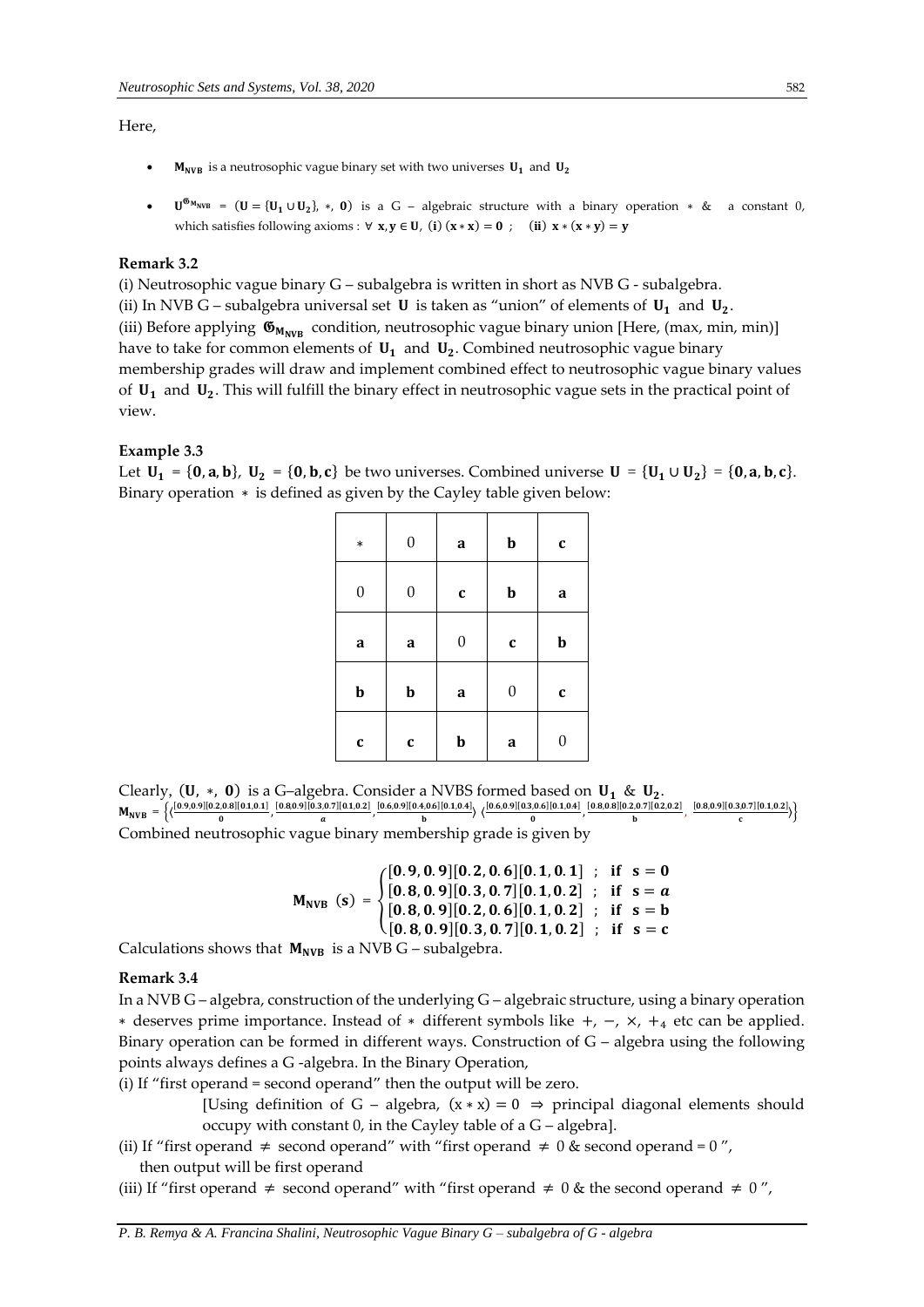then output will be second operand

Following Cayley Table will make idea clear.  $U = \{0, a_1 \neq 0, a_2 \neq 0, -,-,-,-, a_n \neq 0\}.$ From above, numbers in the square brackets indicates specific points used to frame the output.

| $\ast$       | 0          | $a_1 \neq 0$                       | $a_2 \neq 0$                       | $\neq 0$<br>---- | $--- 0$ | $a_n \neq 0$ |
|--------------|------------|------------------------------------|------------------------------------|------------------|---------|--------------|
|              | $0$ [i]    | $a_1$ [iii]                        | $a_2$ [iii]                        |                  |         | $a_n$ [iii]  |
| $a_1 \neq 0$ | $a_1$ [ii] | $0$ [i]                            | $a_2$ [iii]                        |                  |         | $a_n$ [iii]  |
| $a_2 \neq 0$ | $a_2$ [ii] | $a_1$ [iii]                        | $\lceil i \rceil$<br>0             |                  |         | $a_n$ [iii]  |
| $--- 2 = 0$  | $--[ii]$   | $---$ [iii]                        | $---$ [iii]                        |                  |         | $--$ [iii]   |
| $--- 2 = 0$  | $--[ii]$   | $\left[\text{iii}\right]$<br>$---$ | $\left[\text{iii}\right]$<br>$---$ |                  |         | $a_n$ [iii]  |
| $a_n \neq 0$ | $a_n[i]$   | $\lceil$ iii<br>a1                 | $a_2$ [iii]                        |                  |         | $0$ [i]      |

#### **Remark 3.5**

A neutrosophic vague G - subalgebra is a structure  $\mathfrak{G}_{M_{\text{NV}}}$ = (U $^{\mathfrak{G}_{M_{\text{NV}}}}$ , 0) which satisfies,  $NV_{M_{\text{NV}}}(x * y) \geq r \min \{NV_{M_{\text{NV}}}(x), NV_{M_{\text{NV}}}(y) \}$  [known as,  $\mathfrak{G}_{M_{\text{NV}}}$  condition]. That is,  $\widehat{T}_{M_{\text{NV}}}(x * y) \ge \min \left\{ \widehat{T}_{M_{\text{NV}}}(x), \widehat{T}_{M_{\text{NV}}}(y) \right\}$ ;  $\widehat{I}_{M_{\text{NV}}}(x * y) \le \max \left\{ \widehat{I}_{M_{\text{NV}}}(x), \widehat{I}_{M_{\text{NV}}}(y) \right\}$ ;  $\widehat{F}_{M_{\text{NV}}}(x * y) \le \max \left\{ \widehat{F}_{M_{\text{NV}}}(x), \widehat{F}_{M_{\text{NV}}}(y) \right\}$ | \* and 0 are as in  $U^{6}M_{NV}$  &  $\hat{T} = [T^-, T^+]$ ;  $\hat{I} = [I^-, I^+]$ ;  $\hat{F} = [F^-, F^+]$ .

Here,

- $M_{\text{NV}}$  is a neutrosophic vague set with a single universe U
- $U^{\mathfrak{G}_{M_{NV}}}$  =  $(U, *, 0)$  is a G algebraic structure with a binary operation  $*$  & a constant 0, which satisfies following axioms :  $\forall x, y \in U$ , (i)  $(x * x) = 0$ ; (ii)  $x * (x * y) = y$

#### **Remark 3.6**

It is straight forward to check that, intersection of neutrosophic vague binary G – subalgebras produce a neutrosophic vague binary G - subalgebra itself. But union may not be!

## **4. Different notions of Neutrosophic Vague Binary G - subalgebra**

In this section following notions to a NVB – G subalgebra are discussed.

- ✓ *G – part of a Neutrosophic Vague Binary G – subalgebra*
- ✓ *G – p radical of a Neutrosophic Vague Binary G – subalgebra*
- ✓ *G - p semi simple of a Neutrosophic Vague Binary G – subalgebra*
- ✓ *G – minimal element of a Neutrosophic Vague Binary G – subalgebra*

## **Definition 4.1**

Let  $M_{\text{NVB}}$  be a NVB G -subalgebra with structure  $\mathfrak{G}_{M_{\text{NVB}}} = (\mathbf{U}^{\mathfrak{G}_{M_{\text{NVB}}}}$  ,  $*$ ,  $\mathbf{0})$ 

*i. G – part of a Neutrosophic Vague Binary G – subalgebra*

Let  $S_{NVB}$  be any NVBSS of  $M_{NVB}$ . Define,  $G(S_{NVB}) = \{x \in S_{NVB}/\; NVB_{S_{NVB}}(0 * x) = NVB_{S_{NVB}}(x)\}.$ In particular, if  $S_{NVB} = M_{NVB}$  then  $G(M_{NVB})$  is called the *neutrosophic vague binary G – G part* (in short, *NVB G – G part*) of the NVB G – subalgebra.

*ii. p – radical of a Neutrosophic Vague Binary G – subalgebra*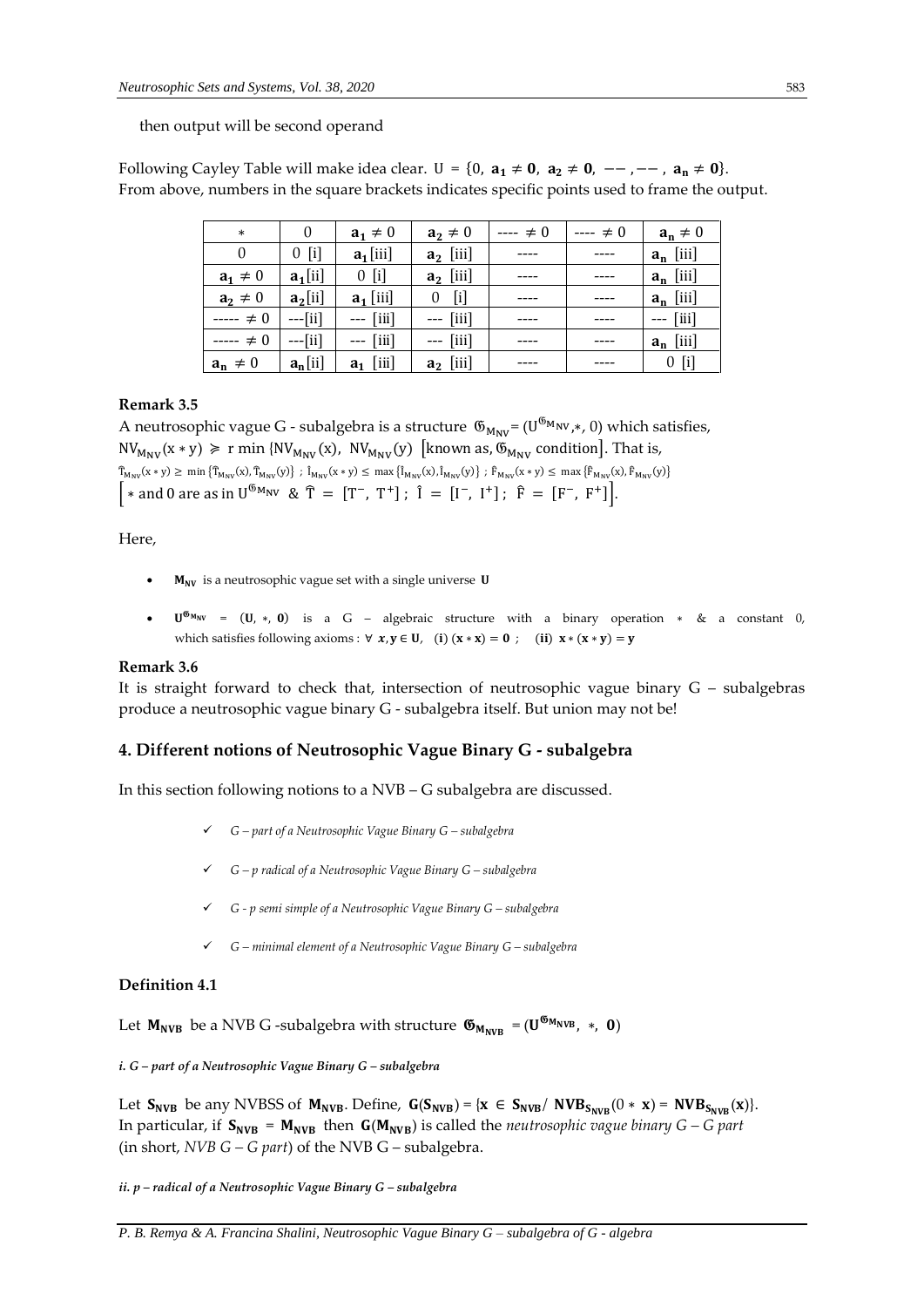$B(M_{NVB}) = {x \in U/NVB_{M_{NVR}}(0 * x) = NVB_{M_{NVR}}(0)}$  is called, a *neutrosophic vague binary G – p radical* (in short, *NVB G – p radical*) of the NVB G-subalgebra  $M_{NVR}$ 

*iii. p- semi simple of a Neutrosophic Vague Binary G – subalgebra* 

 is called *neutrosophic vague binary G - p semi simple* (in short, *NVB G – p semi simple*), if  $B(M_{NVB}) = \{ x \in U / NVB_{M_{NVR}}(0 * x) = NVB_{M_{NVR}}(0) \} = \{ 0 \}$ 

*iv. Minimal Element for Neutrosophic Vague Binary G - subalgebra* 

Any element ∈ is *neutrosophic vague binary G – minimal element* (in short, *NVB G – minimal element*), if  $NVB_{M_{NVR}}(x * y) = NVB_{M_{NVR}}(0) \Rightarrow NVB_{M_{NVR}}(y) = NVB_{M_{NVR}}(x)$ 

#### **Remark 4.2**

It is clear that,  $G(M_{NVB}) \cap B(M_{NVB}) = \{0\}$ 

## **Theorem 4.3**

Let  $M_{\text{NVB}}$  be a NVB G - subalgebra with structure  $\mathfrak{G}_{M_{\text{NVB}}} = (U^{\mathfrak{G}_{M_{\text{NVB}}}}$ ,  $*$ , 0). Then,  $x \in G(M_{\text{NVB}})$ if and only if  $NVB_{M_{NVR}}(0 * x) \in G(M_{NVB})$ 

#### **Proof**

 $x \in G(M_{NVB}) \Rightarrow NVB_{M_{NVR}}(0 * x) = NVB_{M_{NVR}}(x)$  $\Rightarrow NVB_{M_{NVB}}(0 * x) = NVB_{M_{NVB}}(0 * (0 * x))$ , [from proposition 3.8]  $\Rightarrow$  (0 \* x)  $\in$  G (M<sub>NVB</sub>), [By definition 6.1]. Conversely, if  $(0 * x) \in G(M_{NVB})$ , then  $NVB_{M_{NVR}}(0 * (0 * x)) = NVB_{M_{NVR}}(0 * x)$  $\Rightarrow$  NVB<sub>MNVB</sub>(x) = NVB<sub>MNVB</sub>(0 \* x)  $\Rightarrow$  x  $\in$  G(M<sub>NVB</sub>)

## **Theorem 4.4**

Let  $M_{\text{NVB}}$  be a NVB G - subalgebra with structure  $\mathfrak{G}_{M_{\text{NVB}}} = (U^{\mathfrak{G}_{M_{\text{NVB}}}}$ ,  $*,$  0). (i)  $M_{NVB}$  is NVB G - p semi simple. (ii) Every element in  $U$  is a NVB G - minimal element.

#### **Proof**

(i) From definition 6.1(iii),  $B(M_{NVB}) = \{x \in U \mid NVB_{M_{NVB}}(0 * x) = NVB_{M_{NVB}}(0)\}\$  $\Rightarrow B(M_{NVB}) = \{x \in U / NVB_{M_{NVR}}(0) = NVB_{M_{NVR}}(x)\} = \{0\}$ (ii) Assume (ii). Let **x** be an arbitrary element in **U** such that  $y \le x$  for some  $y \in U$  $\Rightarrow$   $(x * y) = 0 \Rightarrow NVB_{M_{NVB}}(x * y) = NVB_{M_{NVB}}(0) \Rightarrow NVB_{M_{NVB}}(x) = NVB_{M_{NVB}}(y)$ 

## **Theorem 4.5**

If G ( $M_{NVB}$ ) =  $\mathfrak{G}_{M_{NVB}}$ , then  $M_{NVB}$  is NVB G - p semi simple. That is, if a NVB G – subalgebra coincides with its G – part then it is NVB G – p semi simple

#### **Proof**

Let  $M_{\text{NVB}}$  be a NVB G - subalgebra with structure  $\mathfrak{G}_{M_{\text{NVB}}} = (\mathbf{U}^{\mathfrak{G}_{M_{\text{NVB}}}}, \mathbf{0}).$ From definition 6.1(ii),  $G(M_{NVB}) = \{ x \in M_{NVB}/\text{NVB}_{M_{NVR}}(0 * x) = \text{NVB}_{M_{NVR}}(x) \}$ If  $G(M_{NVB}) = \mathfrak{G}_{M_{NVB}}$  then  $B(M_{NVB}) = \{0\} \Rightarrow M_{NVB}$  is NVB G - p semi simple

#### **Remark 4.6**

(1) In any NVB G – subalgebra:  $NVB_{M_{NVB}}(x) \leq NVB_{M_{NVB}}(y) \Leftrightarrow NVB_{M_{NVB}}(y * x) = NVB_{M_{NVB}}(0)$ (2) Denote  $\text{NVB}_{M_{\text{NVR}}}$   $[y * (y * x)]$  by  $\text{NVB}_{M_{\text{NVR}}}$   $(x \wedge y)$  for all  $x, y \in U$ . From definition 3.1 (i) (2),  $NVB_{M_{NVB}}(x) = NVB_{M_{NVB}}(x \wedge y)$ 

#### **Theorem 4.7**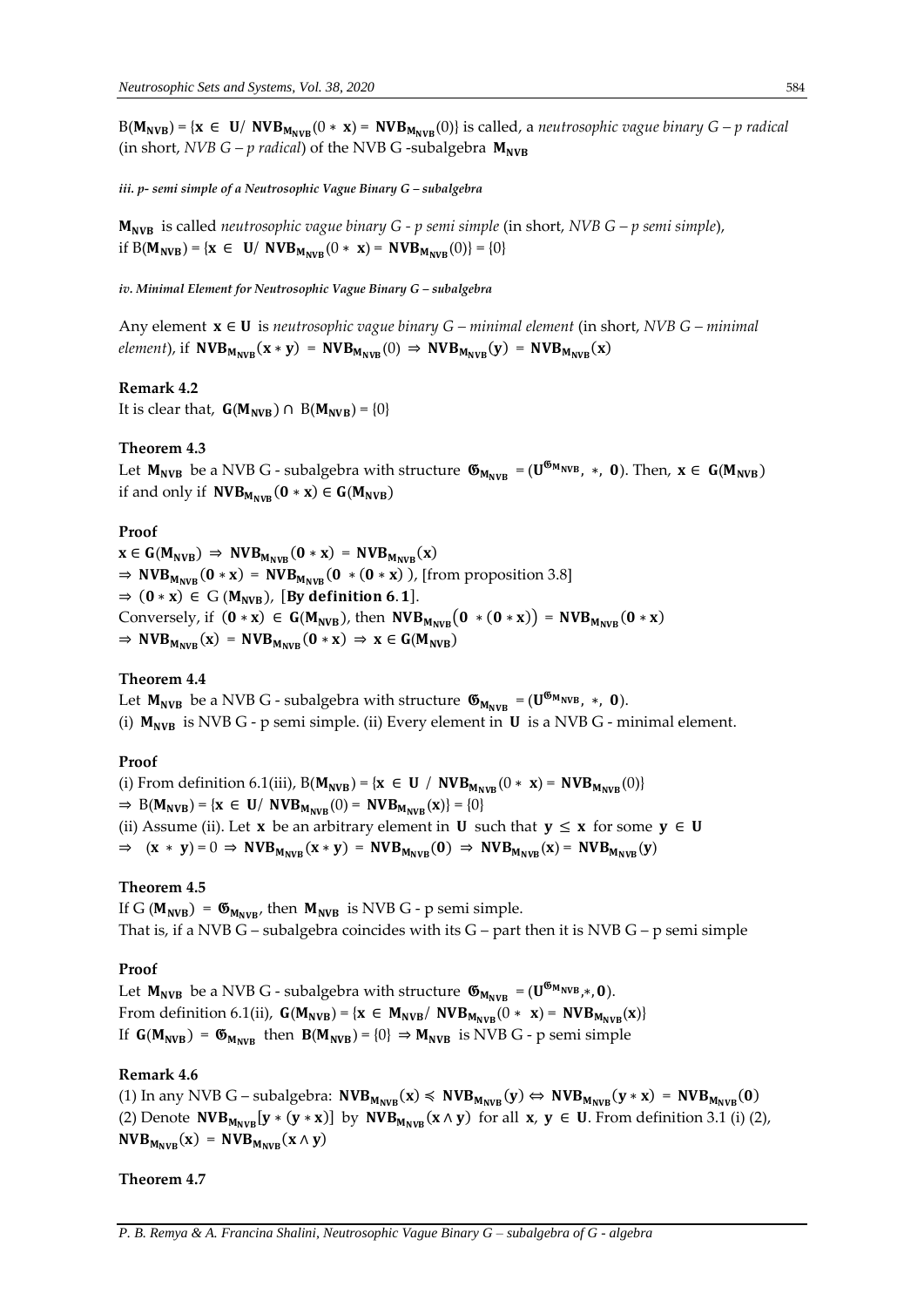Let  $M_{\text{NVB}}$  be a NVB G - subalgebra with structure  $\mathfrak{G}_{M_{\text{NVB}}} = (U^{\mathfrak{G}_{M_{\text{NVB}}}}$ ,  $*,$  0).

Then for any **x**, **y**, **z**  $\in$  **U**, (1) For  $x \neq y$ ,  $NVB_{M_{NVB}}(x \wedge y) \neq NVB_{M_{NVB}}(y \wedge x)$ (2)  $\text{NVB}_{M_{\text{NVB}}}[x \wedge (y \wedge z)] = \text{NVB}_{M_{\text{NVB}}}[(x \wedge y) \wedge z]$ (3)  $NVB_{M_{NVR}}(x \wedge 0) = NVB_{M_{NVR}}(x)$  and  $NVB_{M_{NVR}}(0 \wedge x) = NVB_{M_{NVR}}(0)$ (4) For  $\mathbf{x} \neq 0$ ,  $\mathbf{NVB}_{M_{\text{NVR}}}[\mathbf{x} \wedge (\mathbf{y} \wedge \mathbf{z})] \neq \mathbf{NVB}_{M_{\text{NVR}}}[(\mathbf{x} \wedge \mathbf{y}) \ast (\mathbf{x} \wedge \mathbf{z})]$ 

## **Proof**

(1) For a NVB G – subalgebra,  $NVB_{M_{NVB}}(x \wedge y) = NVB_{M_{NVB}}(x)$  &  $NVB_{M_{NVB}}(y \wedge x) = NVB_{M_{NVB}}(y)$ ∴ If  $x \neq y$ , then  $NVB_{M_{NVR}}(x \wedge y) \neq NVB_{M_{NVR}}(y \wedge x)$ (2)  $NVB_{M_{NVB}}[x \wedge (y \wedge z)] = NVB_{M_{NVB}}(x \wedge y) = NVB_{M_{NVB}}(x)$  &  $NVB_{M_{NVR}}[(x \wedge y) \wedge z] = NVB_{M_{NVR}}(x \wedge z) = NVB_{M_{NVR}}(x).$  ∴  $NVB_{M_{NVB}}[x \wedge (y \wedge z)] =$  $NVB_{M_{NVB}}[(x \wedge y) \wedge z]$ (3) For a NVB G – subalgebra,  $NVB_{M_{NVR}}(x \wedge 0) = NVB_{M_{NVR}}[0 * (0 * x)] = NVB_{M_{NVR}}(x)$  &  $NVB_{M_{NVB}}(0 \wedge x) = NVB_{M_{NVB}}[x * (x * 0)] = NVB_{M_{NVB}}(0)$ (4)  $NVB_{M_{NVB}}[x \wedge (y \wedge z)] = NVB_{M_{NVB}}(x \wedge y) = NVB_{M_{NVB}}(x)$ , for a NVB G - subalgebra  $NVB_{M_{NVR}}[(x \wedge y) * (x \wedge z)] = NVB_{M_{NVR}}(x * x) = NVB_{M_{NVR}}(0)$ , for a NVB G – subalgebra ∴ it is clear that, for a NVB G – subalgebra,  $NVB_{M_{NVR}}(x) \neq NVB_{M_{NVR}}(0) \Rightarrow NVB_{M_{NVR}}[x \wedge (y \wedge z)] \neq NVB_{M_{NVR}}[(x \wedge y) * (x \wedge z)]$ 

## **Theorem 4.8**

Every **NVB G** – subalgebra satisfies the inequality,  $NVB_{M_{NVR}}(0) \geq NVB_{M_{NVR}}(x)$ ;  $\forall x \in U$ 

# **Proof**

 $NVB_{M_{NVB}}(0) = NVB_{M_{NVB}}(x * x) \ge r \min \{NVB_{M_{NVB}}(x), NVB_{M_{NVB}}(x)\} = NVB_{M_{NVB}}(x)$ ∴  $NVB_{M_{NVB}}(0)$  ≽  $NVB_{M_{NVR}}(x)$ ; ∀  $x \in U$ 

## **Theorem 4.9**

Let  $\mathfrak{G}_{M_{NVB}} = (U^{\mathfrak{G}_{M_{NVB}}}, *$ , **0**) be a NVB G - subalgebra. Then the following conditions hold : (i)  $NVB_{M_{NVR}}(x*0) = NVB_{M_{NVR}}(x), \forall x \in U$  (ii)  $NVB_{M_{NVR}}(0*(0*x)) = NVB_{M_{NVR}}(x), \forall x \in U$ 

#### **Proof**

Let  $\mathfrak{G}_{M_{NVB}} = (U^{\mathfrak{G}_{M_{NVB}}}, *$ , 0) be a NVB G – subalgebra and  $x, y \in U^{\mathfrak{G}_{M_{NVB}}}$ . Then,

- (i)  $NVB_{M_{NVD}}(x * 0) = NVB_{M_{NVD}}(x * (x * x))$ [Using first condition in the  $G -$  algebraic structure of NVB  $G -$  subalgebra] =  $NVB_{M_{NVR}}(x)$  [Using second condition in the G – algebraic structure of NVB G – subalgebra]
- (ii) (ii) Since  $\mathfrak{G}_{M_{NVB}}$  is a NVB G subalgebra,  $NVB_{M_{NVB}}(x \ast (x \ast y)) = NVB_{M_{NVB}}(y)$ [Using second condition in the  $G -$  algebraic structure of NVB  $G -$  subalgebra] Put  $x = 0$  and  $y = x$  in the above then (ii) follows

#### **Theorem 4.10**

Let  $\mathfrak{G}_{M_{NVB}} = (U^{\mathfrak{G}_{M_{NVB}}}, *$ , 0) be a NVB G - subalgebra. Then following conditions hold: ∀ **x**, **y** ∈ **U**,

(i)  $NVB_{M_{NVR}}((x * (x * y)) * y) = NVB_{M_{NVR}}(0)$ 

(ii)  $NVB_{M_{NVB}}(x * y) = NVB_{M_{NVB}}(0) \Rightarrow NVB_{M_{NVB}}(x) = NVB_{M_{NVB}}(y)$ 

(iii)  $NVB_{M_{NVR}}(0 * x) = NVB_{M_{NVR}}(0 * y) \Rightarrow NVB_{M_{NVR}}(x) = NVB_{M_{NVR}}(y)$ 

**Proof**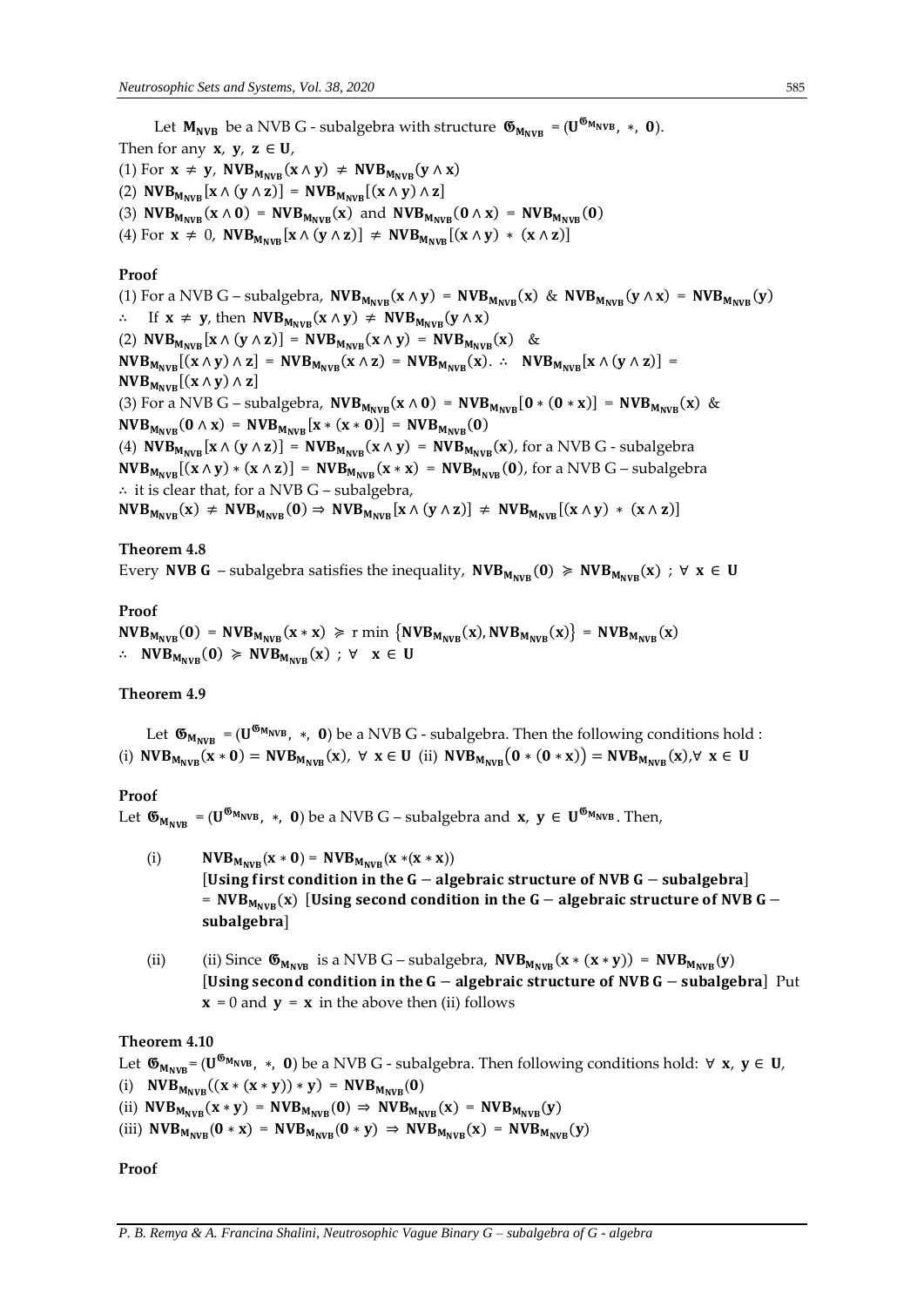(i)  $NVB_{M_{NVR}}((x * (x * y)) * y) = NVB_{M_{NVR}}((y * (y * y)) * y)$  by putting  $x = y$ =  $NVB_{M_{NVR}}((y * 0) * y) = NVB_{M_{NVR}}(y * y) = NVB_{M_{NVR}}(0)$ 

$$
f_{\rm{max}}(x)=\frac{1}{2}x
$$

(ii) Assume  $NVB_{M_{NVR}}(x * y) = NVB_{M_{NVR}}(0)$ 

$$
\therefore NVB_{M_{NVB}}(x) = NVB_{M_{NVB}}(x * 0) = NVB_{M_{NVB}}(x * (x * y)),
$$
 [by assumption] 
$$
= NVB_{M_{NVB}}(y)
$$

(iii) Assume  $NVB_{M_{NVB}}(0 * x) = NVB_{M_{NVB}}(0 * y)$ ∴  $NVB_{M_{NVR}}(x) = NVB_{M_{NVR}}(0*(0*x)) = NVB_{M_{NVB}}(0*(0*y)),$  [by assumption] =  $NVB_{M_{NVR}}(y)$ 

#### **Theorem 4.11**

Let  $\mathfrak{G}_{M_{\text{NVB}}} = (\mathbf{U}^{\mathfrak{G}_{M_{\text{NVB}}}}, \mathbf{0})$  be a NVB G – subalgebra. Then,  $NVB_{M_{NVB}}(a * x) = NVB_{M_{NVB}}(a * y) \Rightarrow NVB_{M_{NVB}}(x) = NVB_{M_{NVB}}(y)$ , for any  $a, x, y \in U$ 

#### **Proof**

If  $\mathfrak{G}_{M_{\text{NVB}}} = (\mathbf{U}^{\mathfrak{G}_{M_{\text{NVB}}}}, \mathbf{0})$  be a NVB G – subalgebra satisfying,  $NVB_{M_{NVB}}(a * x) = NVB_{M_{NVB}}(a * y)$ , for any  $a, x, y \in U$ . Then,  $NVB_{M_{NVR}}(x) = NVB_{M_{NVR}}(a * (a * x)) = NVB_{M_{NVR}}(a * (a * y)) = NVB_{M_{NVR}}(y)$ 

#### **Theorem 4.12**

Let  $\mathfrak{G}_{M_{NVB}} = (U^{\mathfrak{G}_{M_{NVB}}}, 0)$  be a NVB G – subalgebra. Then the following are equivalent:

- (1)  $NVB_{M_{NVR}}((x * y) * (x * z)) = NVB_{M_{NVR}}(z * y)$ ;  $\forall x, y, z \in U$
- (2)  $NVB_{M_{NVR}}((x * z) * (y * z)) = NVB_{M_{NVR}}(x * y)$ ;  $\forall x, y, z \in U$

#### **Proof**

 $(i) \Rightarrow (ii)$ Assume (i). i.e.,  $NVB_{M_{NVR}}((x * y) * (x * z)) = NVB_{M_{NVR}}(z * y)$ ;  $\forall x, y, z \in U$ 

$$
\therefore NVB_{M_{NVB}}((x * z) * (x * y)) = NVB_{M_{NVB}}(y * z)
$$

Consider,  $NVB_{M_{NVR}}((x * z) * (y * z))$  $= \text{NVB}_{M_{\text{NVR}}}((x * z) * ((x * z) * (x * y)))$ =  $NVB_{M_{NVB}}(x * y)$ , since  $NVB_{M_{NVB}}(x * (x * y)) = NVB_{M_{NVB}}(y)$  $(ii) \Rightarrow (i)$ Assume (ii). i.e.,  $NVB_{M_{NVB}}((x * z) * (y * z)) = NVB_{M_{NVB}}(x * y)$ ∴ NVB<sub>MNVB</sub>((x \* y) \* (z \* y)) = NVB<sub>MNVB</sub>(x \* z) Consider,  $NVB_{M_{NVB}}((x * y) * (x * z))$  $= \text{NVB}_{M_{\text{NVR}}}((x * y) * ((x * y) * (z * y)))$ =  $NVB_{M_{NVB}}$  (z \* y), since  $NVB_{M_{NVB}}(x \cdot (x \cdot y)) = NVB_{M_{NVR}}(y)$ 

# **5. Neutrosophic Vague Binary G – normal subalgebra**

In this section neutrosophic vague binary G – normal subalgebra is introduced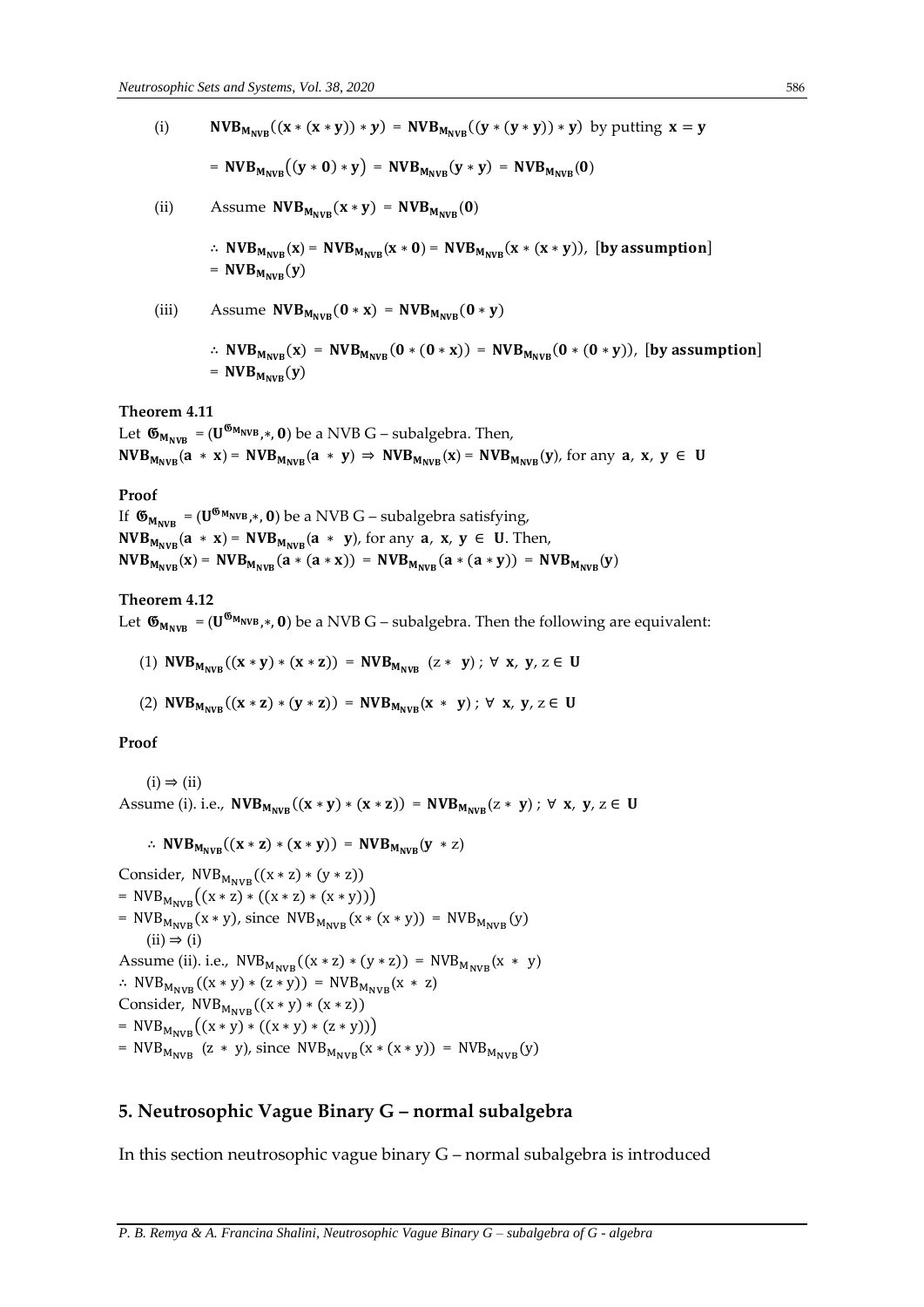# **Definition 5.1 (Neutrosophic vague binary G – normal subalgebra)**

Let  $M_{NVB}$  be a neutrosophic vague binary set (in short, NVBS) with two universes  $U_1$  and  $U_2$ . Neutrosophic vague binary G – normal subalgebra is a structure  $\, \mathfrak{G}^\mathcal{N}_{M_{\rm NVB}}\! = \! (\mathtt{U}^{\mathfrak{G}^\mathcal{N}_{M_{\rm NVB},*,}}\, 0) \,$ which satisfies, the following 2 conditions known as  $\mathfrak{G}_{M_{\text{NVB}}}^{\mathcal{N}}$  inequalities:

 $\mathfrak{G}^{\mathcal{N}}_{M_{NVB}}$  inequality (1) :  $\text{NVB}_{M_\text{NVB}}(x*y) \geq r \min\ \left\{\text{NVB}_{M_\text{NVB}}(x),\text{NVB}_{M_\text{NVB}}(y)\right\} \ ;\ \forall \ x,\ y \in \ U$ That is,  $\forall$  **x**,  $y \in U$  $\hat{\mathbf{T}}_{\mathbf{M}_{\text{NVB}}}(\mathbf{x} \times \mathbf{y}) \ge \min \{ \hat{\mathbf{T}}_{\mathbf{M}_{\text{NVB}}}(\mathbf{x}), \hat{\mathbf{T}}_{\mathbf{M}_{\text{NVB}}}(\mathbf{y}) \}$ ;  $\hat{\mathbf{l}}_{\mathbf{M}_{\text{NVB}}}(\mathbf{x} \times \mathbf{y}) \le \max \{ \hat{\mathbf{l}}_{\mathbf{M}_{\text{NVB}}}(\mathbf{x}), \hat{\mathbf{l}}_{\mathbf{M}_{\text{NVB}}}(\mathbf{y}) \}$ ;  $\hat{\mathbf{F}}_{\mathbf{M}_{\text{NVB}}}(\mathbf{x} \times$ 

 *inequality (2)* :  $NVB_{M_{NVR}}((x * a) * (y * b)) \ge r \min \{NVB_{M_{NVR}}(x * y), NVB_{M_{NVR}}(a * b)\}$ ;  $\forall$  a, b, x,  $y \in U$ 

That is,  $\forall$  **a**, **b**, **x**, **y**  $\in$  **U**.  $\hat{T}_{M_{NVB}}((x * a) * (y * b)) \ge \min \{ \hat{T}_{M_{NVB}}(x * y), \hat{T}_{M_{NVB}}(a * b) \}$ ;  $\hat{I}_{M_{NVB}}((x * a) * (y * b)) \le$  $max \{ \hat{I}_{M_{NVB}}(x * y), \hat{I}_{M_{NVB}}(a * b) \}.$   $\hat{F}_{M_{NVB}}((x * a) * (y * b)) \leq max \{ \hat{F}_{M_{NVB}}(x * y), \hat{F}_{M_{NVB}}(a * b) \}$ 

| \* and 0 are as in  $U^{\mathfrak{G}_{M_{NVB}}^{\chi}}$  &  $\hat{T} = [T^-, T^+]$ ;  $\hat{I} = [I^-, I^+]$ ;  $\hat{F} = [F^-, F^+]$ 

Here,

- **M<sub>NVB</sub>** is a neutrosophic vague binary set with two universes  $U_1$  and  $U_2$
- $\mathbf{U}^{\mathfrak{G}_{\mathbf{M}NNB}^{\mathcal{N}}} = (\mathbf{U} = {\mathbf{U}_1 \cup \mathbf{U}_2}$ , \*, 0) is a G algebraic structure with a binary operation \* & a constant 0, which satisfies following axioms :  $\forall x, y \in U$ , (i)  $(x * x) = 0$ ; (ii)  $x * (x * y) = y$

## **Definition 5.2 (Neutrosophic vague binary G – normal set)**

Let  $M_{\text{NVB}}$  be a NVBS with two universes  $U_1$ ,  $U_2$ . Take  $U = {U_1 \cup U_2}$ . A NVBS  $M_{NVB}$  in **U** is said to be NVB G – normal set if it satisfies the inequality

$$
\{NVB_{M_{NVB}}((x*a)*(y*b))\geqslant r\min\{NVB_{M_{NVB}}(x*y), NVB_{M_{NVB}}(a*b)\}\mid \forall x, y, a, b \in U\}
$$

That is,

$$
\begin{Bmatrix}\n\hat{T}_{M_{NVB}}((x * a) * (y * b)) \geq \min \{\hat{T}_{M_{NVB}}(x * y), \ \hat{T}_{M_{NVB}}(a * b)\} \\
\hat{I}_{M_{NVB}}((x * a) * (y * b)) \geq \max \{\hat{I}_{M_{NVB}}(x * y), \ \hat{I}_{M_{NVB}}(a * b)\} \\
\hat{F}_{M_{NVB}}((x * a) * (y * b)) \geq \max \{\hat{F}_{M_{NVB}}(x * y), \ \hat{F}_{M_{NVB}}(a * b)\}\n\end{Bmatrix} \forall x, y, a, b \in U
$$

#### **Remark 5.3**

(i) Neutrosophic vague binary  $G$  - normal subalgebra is written in short as **NVB G** – normal subalgebra. It is denoted by  $\mathfrak{G}_{M_{\text{NVB}}}^{\mathcal{N}}$ .

(ii) In other words, a **NVBS**  $M_{NVR}$  in a  $G$  – algebra **U** is called a **NVB**  $G$ – normal subalgebra if it is a NVB  $G$  - subalgebra which is NVB  $G$  - normal set.

## **Theorem 5.4**

Every NVB G - normal set  $M_{NVB}$  in U is a NVB G - subalgebra of U. That is, every **NVB G** – normal set  $M_{NVB}$  is a  $\mathfrak{G}_{M_{NVR}}$ .

#### **Proof**

Let  $M_{NVB}$  be a NVB G-normal set in  $U \Rightarrow NVB_{M_{NVB}}((x * a) * (y * b)) \ge r \min\{NVB_{M_{NVB}}(x * y), NVB_{M_{NVB}}(a * b)\}\$ Consider,  $NVB_{M_{NVR}}(x * y) = NVB_{M_{NVR}}((x * y) * (0 * 0)) \ge r \min \{NVB_{M_{NVR}}(x * 0), NVB_{M_{NVR}}(y * 0)\}\$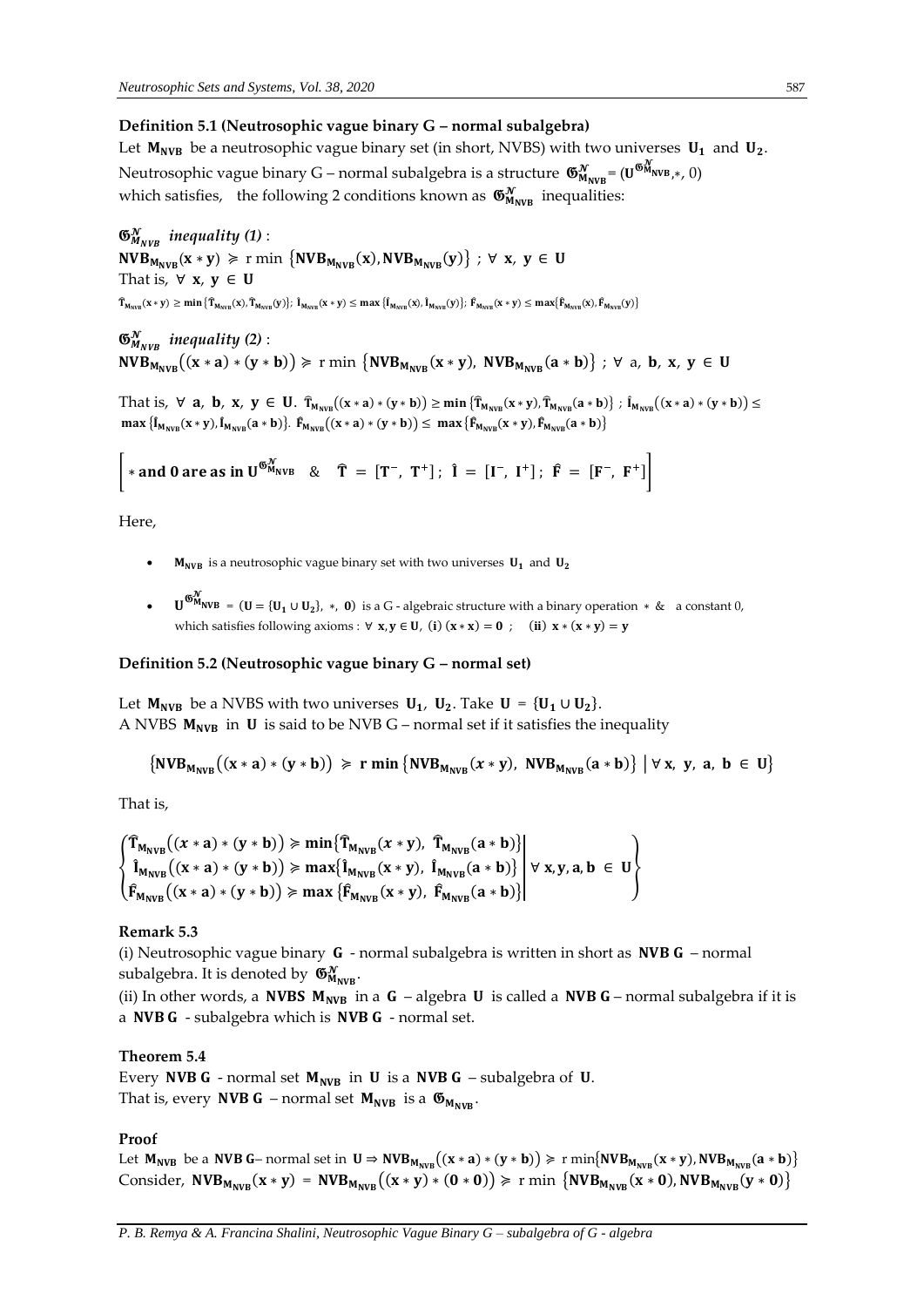$=$  r min  $\{NVB_{M_{NVB}}(x), NVB_{M_{NVB}}(y)\} \Rightarrow NVB_{M_{NVB}}(x * y) \ge r$  min  $\{NVB_{M_{NVB}}(x), NVB_{M_{NVB}}(y)\}$ ;  $\forall x, y \in U \Rightarrow$  $M_{NVR}$  is a NVB G – subalgebra

## **Remark 5.5**

Converse of theorem 5.4 is not true.

That is, a NVB G – subalgebra  $M_{NVB}$  in **U** is not a **NVB G** – normal set, generally.

## **Proof**

Consider example 4.3, in which  $M_{NVB}$  is a  $NVBG -$  subalgebra. In this example,  $NVB_{M_{NVB}}((a * a) * (b * a)) \ge r$  min  ${NVB_{M_{NVB}}(a * b)}$ ,  $NVB_{M_{NVB}}(a * a) \Rightarrow M_{NVB}$  is not a  $NVB$   $G$  normal set.

## **Theorem 5.6**

If a neutrosophic vague binary set  $M_{NVB}$  in **U** is a **NVB G** – normal subalgebra, then  $NVB_{M_{NVR}}(x * y) = NVB_{M_{NVR}}(y * x)$ ;  $\forall x, y \in U$ 

#### **Proof**

Let x,  $y \in U$ . Then,  $NVB_{M_{NVB}}(x * y) = NVB_{M_{NVB}}((x * y) * 0)$  [From theorem 4.8] =  $NVB_{M_{NVB}}((x * y) * (x * x)) \geq$ r min  $\{NVB_{M_{NVB}}(x*x)$ ,  $NVB_{M_{NVB}}(y*x)\}$  = r min  $\{NVB_{M_{NVB}}(0)$ ,  $NVB_{M_{NVB}}(y*x)\}$  =  $NVB_{M_{NVB}}(y*x)$ [From theorem 4.7]. ∴  $NVB_{M_{NVB}}(x * y) \geq NVB_{M_{NVB}}(y * x)$ . Similarly,  $NVB_{M_{NVB}}(y * x) \geq NVB_{M_{NVB}}(x * y) \Rightarrow$  $NVB_{M_{NVB}}(x * y) = NVB_{M_{NVB}}(y * x)$ 

# **6. 0 – commutative neutrosophic vague binary G – subalgebra**

In this section  $0$  – commutative neutrosophic vague binary  $G$  – subalgebra with its properties are introduced

#### **Definition 6.1 (0 - commutative of a NVB G - subalgebra)**

Let  $M_{NVB}$  be a neutrosophic vague binary set (in short, NVBS) with two universes  $U_1$  and  $U_2$ . 0 - commutative neutrosophic vague binary G - subalgebra is a structure  $\,\mathfrak{G}^0_{M_{\rm NVB}}\!=\!(\mathsf{U}^{\mathfrak{G}^0_{M_{\rm NVB}},k},0)\,$ which satisfies the following  $\mathfrak{G}_{M_{\text{NVB}}}^0$  inequality:

 $\mathfrak{G}^0_{M_{NVB}}$  inequality :  $NVB_{M_{NVB}}(x * y) \geq r \min \{NVB_{M_{NVB}}(x), NVB_{M_{NVB}}(y)\}$ ;  $\forall x, y \in U$  $i.e., \hat{T}_{M_{NVB}}(x * y) \geq min \{ \hat{T}_{M_{NVB}}(x), \hat{T}_{M_{NVB}}(y) \}$ ;  $\hat{I}_{M_{NVB}}(x * y) \leq max \{ \hat{I}_{M_{NVB}}(x), \hat{I}_{M_{NVB}}(y) \}$ ;  $\hat{F}_{M_{NVB}}(x * y) \leq max \{ \hat{F}_{M_{NVB}}(x), \hat{F}_{M_{NVB}}(y) \}$ 

\* and 0 are as in 
$$
U^{\mathfrak{G}_{M_{NVB}}^0}
$$
 &  $\hat{T} = [T^-, T^+]; \hat{I} = [I^-, I^+]; \hat{F} = [F^-, F^+]$ 

Here,

- **M<sub>NVB</sub>** is a neutrosophic vague binary set with two universes  $U_1$  and  $U_2$
- = ( = { ∪ },∗, ) is a *0 – commutative G - algebraic structure* with a binary operation ∗ & a constant 0, which satisfies the following axioms :  $∀ x, y ∈ U, (i) (x * x) = 0; (ii) x * (x * y) = y; (iii) x * (0 * y) = y * (0 * x)$
- $0$  commutative neutrosophic vague binary G subalgebra is denoted by  $\,\mathfrak{G}^0_{M_{\rm NVB}}\,$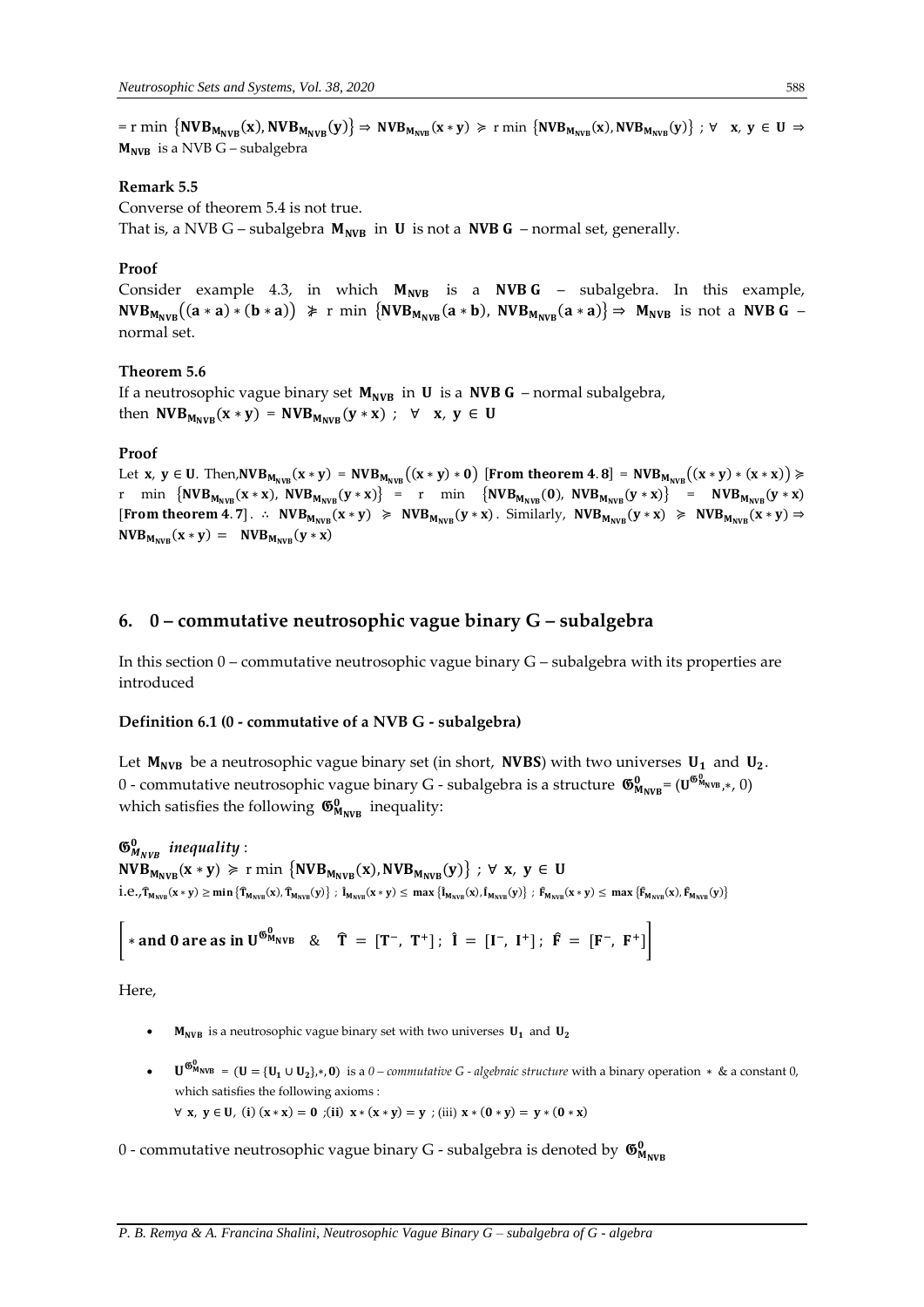# **Example 6.2**

Consider example 4.3**.** with a different binary operation defined as given in following Cayley table**:** 

| $\ast$           | $\boldsymbol{0}$ | a                | $\mathbf b$      |
|------------------|------------------|------------------|------------------|
| $\boldsymbol{0}$ | $\boldsymbol{0}$ | $\mathbf b$      | a                |
| a                | a                | $\boldsymbol{0}$ | $\mathbf b$      |
| b                | $\mathbf b$      | a                | $\boldsymbol{0}$ |

 $\bm{\mathsf{U}}^{\bm{\mathsf{G}}^0_{\mathsf{M}_{\mathsf{NVB}}}}$  will become  $0$  - commutative  $\bm{\mathsf{G}}^0_{\mathsf{M}_{\mathsf{NVB}}}$  only if  $\bm{\mathsf{G}}^0_{\mathsf{M}_{\mathsf{NVB}}}$  inequality got satisfied. Verifications showed that  $M_{NVB}$  given in example 3.3 is not only a  $\mathfrak{G}_{M_{NVB}}$  but it is clearly a  $\mathfrak{G}_{M_{NVB}}^0$  too!

## **Theorem 6.3**

Let  $\mathfrak{G}_{M_{NVB}} = (\mathbf{U}^{\mathfrak{G}_{M_{NVB}}}, *$ , **0**) be a  $\mathfrak{G}_{M_{NVB}}^0$ . Then,  $NVB_{M_{NVB}}((0 * x) * (0 * y)) = NVB_{M_{NVB}}(y * x)$  for any  $x, y \in U$ 

## **Proof**

Let **x**, **y**  $\in$  **U** where **U**  $\in$  **U**<sup>66</sup><sub>MNVB</sub>. Then,  $((0 * x) * (0 * y)) = (y * (0 * (0 * x))) = (y * x)$  $\Rightarrow$  x, y  $\in$  U where  $U \in U^{\mathfrak{G}_{M_{NVB}}} \Rightarrow U^{\mathfrak{G}_{M_{NVB}}}$  becomes  $U^{\mathfrak{G}_{M_{NVB}}}$   $\Rightarrow$   $\mathfrak{G}_{M_{NVB}}$  becomes  $\mathfrak{G}_{M_{NVB}}^0$ 

# **7. Derivations of Neutrosophic Vague Binary G – subalgebra**

In this section following points are developed

- i. neutrosophic vague binary  $G$  derivation
- ii. neutrosophic vague binary  $G$  regular derivation

**Definition 7.1 (G** – derivation of neutrosophic vague binary  $G$  – subalgebra)

Let  $M_{NVB}$  be a neutrosophic vague binary set (in short, **NVBS**) with two universes  $U_1$  and  $U_2$ . Also let considered  $M_{NVB}$  is a NVB G - subalgebra with structure  $\mathfrak{G}_{M_{NVB}} = (U^{\mathfrak{G}_{M_{NVB}}}$ ,  $*$ , 0) and with a self – map  $\mathbf{d}: \mathbf{U} \to \mathbf{U}$  on  $\mathbf{M}_{\text{NVB}}$  with  $\mathbf{U} = {\{U_1 \cup U_2\}}$ . Then, (i)  $d$  is (l, r) neutrosophic vague binary  $G$  - derivation of  $M_{NVB}$  if,  $NVB_{M_{NVR}}[d(x * y)] = NVB_{M_{NVR}}[(d(x) * y) \wedge (x * d(y))]$ (ii) **d** is (r, l) neutrosophic vague binary G - derivation of  $M_{NVB}$  if,  $NVB_{M_{NVB}}[d(x * y)] = NVB_{M_{NVB}}[(x * d(y)) \wedge (d(x) * y)]$ 

**d** is a neutrosophic vague binary **G** – derivation (in short, **NVB G** - derivation) of  $M_{NVB}$  only if **d** is both (l, r) neutrosophic vague binary  $G$  – derivation [in short, (l, r) **NVB G** -derivation] &  $(r, l)$  neutrosophic vague binary **G** – derivation [in short,  $(r, l)$  **NVB G** -derivation] of  $M_{NVR}$ . In this definition, (l, r) indicates left-right and (r, l) indicates right-left

**Remark 7.2** For a NVB G - subalgebra,  $NVB_{M_{NVR}}(x \wedge y) = NVB_{M_{NVR}}(x)$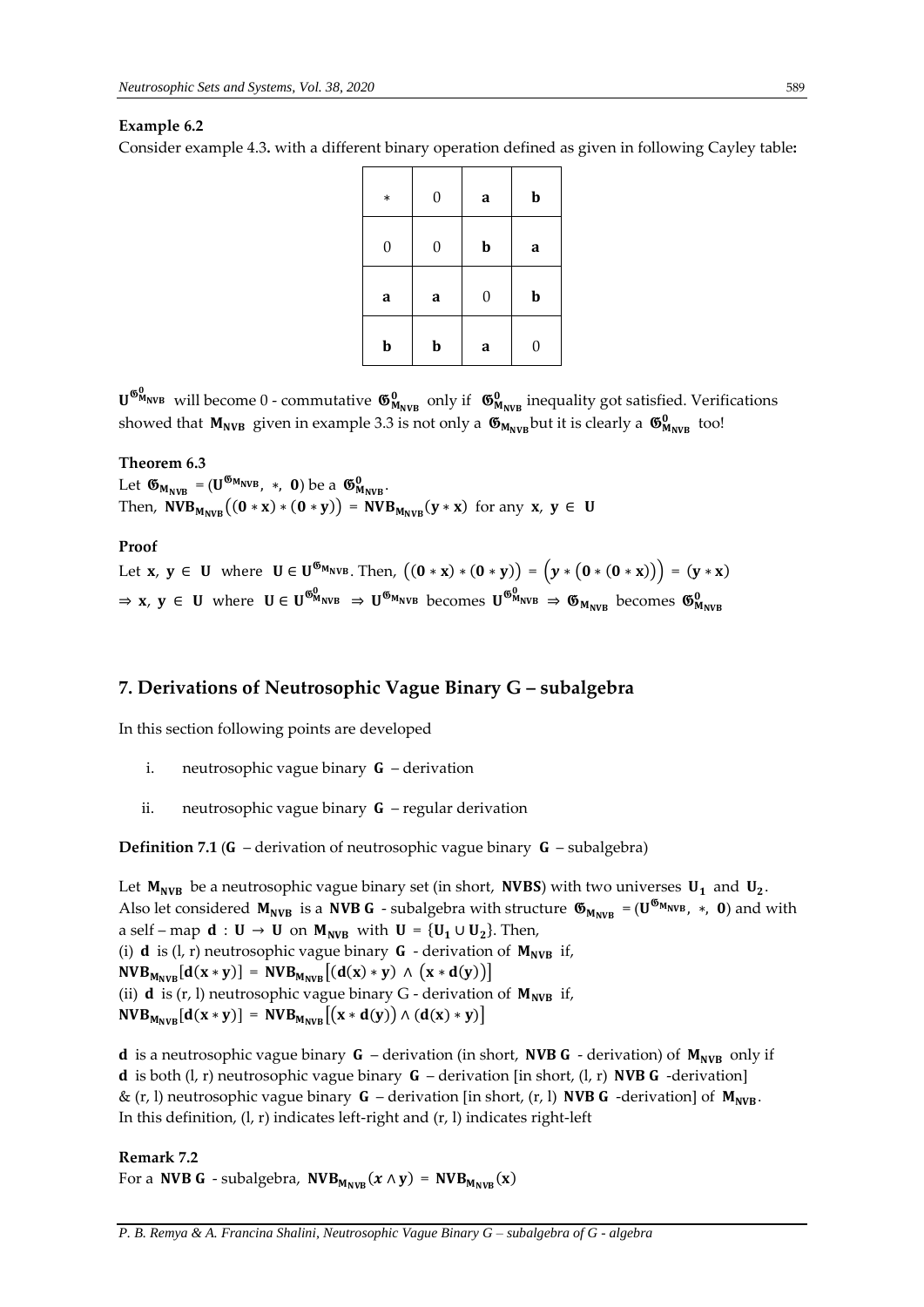(i) ∴ To check, **d** is (l, r) **NVB G** - derivation of  $M_{NVB}$ , it is enough to check that,  $NVB_{M_{NVB}}(d(x * y)) = NVB_{M_{NVB}}(d(x) * y);$  [Using definition 2.13 &by remark 2.14] (ii) ∴ To check,  $\mathbf{d}_{\mathfrak{G}_{\mathbf{M_{NVB}}}}$  is (r, l) NVB G - derivation of  $\mathbf{M_{NVB}}$ , it is enough to check that,  $NVB_{M_{NVR}}(d(x * y)) = NVB_{M_{NVR}}(x * d(y))$  [Using definition 2.13 &by remark 2.14] ∴ Definition 7.1, can be re – written as, definition 7.3

# **Definition 7.3**

Let  $\mathfrak{G}_{M_{NVR}}$  be a NVB G – subalgebra and d be a self – map on U.  $d$  is a neutrosophic vague binary  $G$  - derivation of  $U$  if (i) **d** is  $(l, r)$  – neutrosophic vague binary G - derivation of **U** i.e.,  $\mathsf{NVB}_{\mathsf{M}_{\mathsf{NVB}}}\big(\mathbf{d}(\mathbf{x}*\mathbf{y})\big) = \mathsf{NVB}_{\mathsf{M}_{\mathsf{NVB}}}\big(\mathbf{d}(\mathbf{x})*\mathbf{y})$  ; for all  $\mathbf{x},\ \mathbf{y}\in\mathbf{U}$  & it is denoted by  $\mathbf{d}_{(\mathsf{l},\mathsf{r})}^{\mathfrak{G}_{\mathsf{M}_{\mathsf{NVB}}}}$ (ii) **d** is a  $(r, l)$  – neutrosophic vague binary  $G$  - derivation of **U**. i.e.,  $\text{NVB}_{M_{\text{NVB}}}(d(x * y)) = \text{NVB}_{M_{\text{NVB}}}(x * d(y))$  ; for all  $x, y \in U$  & it is denoted by  $d_{(r,l)}^{\mathfrak{G}_{M_{\text{NVB}}}}$ . d is a NVB G – derivation on a  $\mathfrak{G}_{M_{NVB}}$  if d is both  $d_{(l,r)}^{\mathfrak{G}_{M_{NVB}}}$  and  $d_{(r,l)}^{\mathfrak{G}_{M_{NVB}}}$ . It is denoted by  $d^{\mathfrak{G}_{M_{NVB}}}$ .

**Definition 7.4 (Regular derivation of a Neutrosophic Vague Binary G – subalgebra)** 

A derivation  $d^{\mathfrak{G}_{M_{NVB}}}$  of a NVB G – subalgebra is said to be regular if,  $NVB_{M_{NVB}}(d(0)) = NVB_{M_{NVB}}(0)$ . It is denoted by  $d_r^{\mathfrak{G}_{M_{NVB}}}.$ 

## **Example 7.5**

From example 3.3,  $M_{NVB}$  is a  $\mathfrak{G}_{M_{NVB}}$ .

Case (i) Define a self – map, d :  $\mathbf{U} = \{0, \mathbf{a}, \mathbf{b}\} \rightarrow \mathbf{U} = \{0, \mathbf{a}, \mathbf{b}\}$  by  $\mathbf{d}(s) = \{$ 0 if  $s=0$ a if  $s = a$ **b** if  $s = b$ Here the given self – map is an identity map. From calculations, d is a  $d_{(l,r)}^{66M_{\text{NVB}}}$  &  $d_{(r,l)}^{66M_{\text{NVB}}} \Rightarrow$  d is a  $d_{6M_{\text{NVB}}}$ Case (ii) Define a self-map,  $\mathbf{d}$  :  $\mathbf{U} = \{0, \mathbf{a}, \mathbf{b}\} \rightarrow \mathbf{U} = \{0, \mathbf{a}, \mathbf{b}\}$  by  $\mathbf{d}(s) = \{$ a if  $s=0$ 0 if  $s = a$  $\mathbf b$  if  $\mathbf s=\mathbf b$ **d** is not a NVB G – derivation on  $M_{NVR}$ . One violation is attached below.  $NVB_{M_{NVB}}(d(b*a)) = NVB_{M_{NVB}}(d(a)) = NVB_{M_{NVB}}(0) = [0.9, 0.9][0.1, 0.1][0.1, 0.1]$  $NVB_{M_{NVB}}[d(b) * a] = NVB_{M_{NVB}}(b * a) = NVB_{M_{NVB}}(a) = [0.7, 0.9][0.3, 0.4][0.1, 0.3]$  $d_{(1,r)}^{\mathfrak{G}_{M_{NVB}}}$  (b  $*$  a) does not exist, since  $NVB_{M_{NVB}}(d(b*a)) \neq NVB_{M_{NVB}}(d(b)*a)$  $NVB_{M_{NVB}}[b * d(a)] = NVB_{M_{NVB}}(b * 0) = NVB_{M_{NVB}}(b) = [0.2, 0.6][0.1, 0.2][0.4, 0.8]$  $d_{(r,l)}^{\mathfrak{G}_{M_{NVB}}}$  (**b** \* **a**) does not exist, since  $NVB_{M_{NVB}}(d(b*a)) \neq NVB_{M_{NVB}}(b*d(a))$  $\Rightarrow$  d is not a  $d^{\mathfrak{G}_{M_{NVB}}}.$ 

## **Theorem 7.6**

In a  $\mathfrak{G}_{M_{NVB'}}$  the identity map d on  $U$  is a  $d^{\mathfrak{G}_{M_{NVB}}}$ . Converse not true in general. But if  $d^{\mathfrak{G}_{M_{NVB}}}$  is a  $d_r^{\mathfrak{G}_{M_NVB}}$  then converse hold good. That is, if  $d^{\mathfrak{G}_{M_NVB}}$  is a  $d_r^{\mathfrak{G}_{M_NVB}}$  then  $d$  is the identity map on  $U$ 

**Proof**

(i) Let  $x, y \in U$  & also let d is an identity map on U

Case (i) :  $\mathbf{x} = \mathbf{y}$  ;  $\mathbf{y} \neq 0$  $NVB_{M_{NVR}}(d(x * y)) = NVB_{M_{NVR}}(d(x * x)) = NVB_{M_{NVR}}(d(0)) = NVB_{M_{NVR}}(0).$  $NVB_{M_{NVR}}(d(x) * y) = NVB_{M_{NVR}}(d(x) * x) = NVB_{M_{NVR}}(x * x) = NVB_{M_{NVR}}(0).$  $NVB_{M_{NVR}}(x*d(y)) = NVB_{M_{NVR}}(x*d(x)) = NVB_{M_{NVR}}(x*x) = NVB_{M_{NVR}}(0).$ ∴  $NVB_{M_{NVR}}(d(x * y)) = NVB_{M_{NVR}}(d(x) * y) = NVB_{M_{NVR}}(x * d(y))$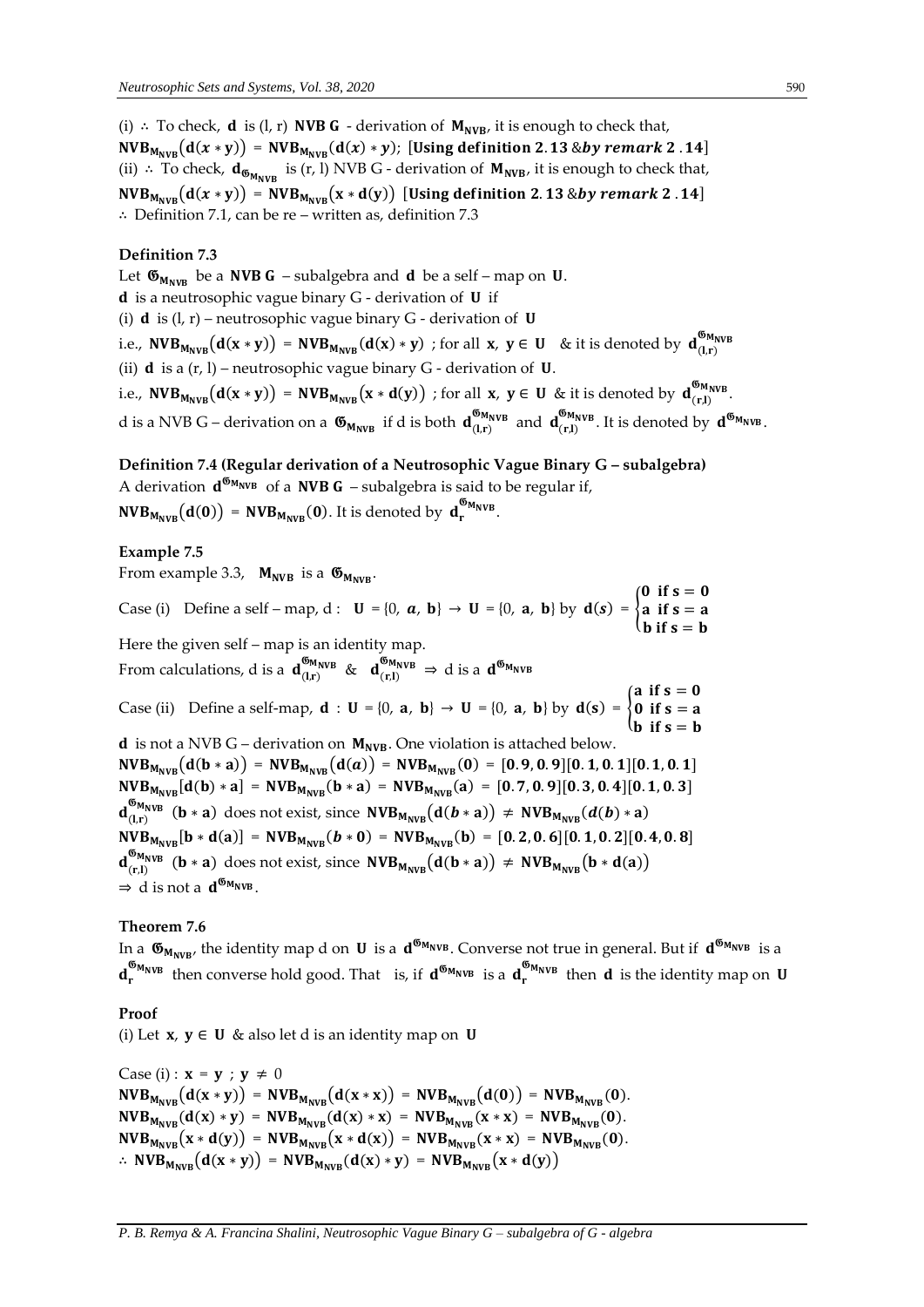Case (ii) :  $\mathbf{x} \neq \mathbf{y}$  ;  $\mathbf{y} \neq 0$ Either  $NVB_{M_{NVB}}(d(x * y)) = NVB_{M_{NVB}}(d(x)) = NVB_{M_{NVB}}(x)$  or  $NVB_{M_{NVB}}(d(x * y)) = NVB_{M_{NVB}}(d(y)) = NVB_{M_{NVB}}(y)$  $\Rightarrow$   $d(x * y) = d(x)$  or  $d(x * y) = d(y) \Rightarrow$  either  $(x * y) = x$  or  $(x * y) = y$ , since d is identity map  $\Rightarrow$  either  $y = 0$  or  $y \neq 0$ .

Consider  $y \neq 0$ , i.e.,  $d(x * y) = d(y)$ , i.e.,  $(x * y) = y$ .  $NVB_{M_{NVR}}(d(x * y)) = NVB_{M_{NVR}}(d(y)) =$  $NVB_{M_{NVR}}(y)$  .  $NVB_{M_{NVR}}(d(x)*y) = NVB_{M_{NVR}}(x*y) = NVB_{M_{NVR}}(y)$  .  $NVB_{M_{NVR}}(x*d(y)) =$  $NVB_{M_{NVR}}(x * y) = NVB_{M_{NVR}}(y)$ . ∴  $NVB_{M_{NVR}}(d(x * y)) = NVB_{M_{NVR}}(d(x) * y) = NVB_{M_{NVR}}(x * d(y))$ 

Case (iii) :  $\mathbf{x} \neq \mathbf{y}$  ;  $\mathbf{y} = 0$ Either  $NVB_{M_{NVB}}(d(x * y)) = NVB_{M_{NVB}}(d(x)) = NVB_{M_{NVB}}(x)$  or  $NVB_{M_{NVB}}(d(x * y)) = NVB_{M_{NVB}}(d(y)) = NVB_{M_{NVB}}(y)$  $\Rightarrow$   $d(x * y) = d(x)$  or  $d(x * y) = d(y) \Rightarrow$  either  $(x * y) = x$  or  $(x * y) = y$ , since d is identity map  $\Rightarrow$  either  $y = 0$  or  $y \neq 0$ .

Consider  $y = 0$ , i.e.,  $d(x * y) = d(x)$ , i.e.,  $(x * y) = x$ .  $NVB_{M_{NVR}}(d(x * y)) = NVB_{M_{NVR}}(d(x)) =$  $NVB_{M_{NVR}}(x)$  .  $NVB_{M_{NVR}}(d(x)*y) = NVB_{M_{NVR}}(x*y) = NVB_{M_{NVR}}(x)$  .  $NVB_{M_{NVR}}(x*d(y)) =$  $NVB_{M_{NVB}}(x * y) = NVB_{M_{NVB}}(x)$ . ∴  $NVB_{M_{NVB}}(d(x * y)) = NVB_{M_{NVB}}(d(x) * y) = NVB_{M_{NVB}}(x * d(y))$ ∴ d is both  $d^{\mathfrak{G}_{M_{NVB}}}_{(l,r)}$  &  $d^{\mathfrak{G}_{M_{NVB}}}_{(r,l)}$ . Hence d is a  $d^{\mathfrak{G}_{M_{NVB}}}$ 

Converse

 $d^{\mathfrak{G}_{M_{NVB}}}$  is a  $d_r^{\mathfrak{G}_{M_{NVB}}}$   $\Rightarrow$   $NVB_{M_{NVB}}(d(0))$  =  $NVB_{M_{NVB}}(0)$   $\Rightarrow NVB_{M_{NVB}}(d(x * x))$  =  $NVB_{M_{NVB}}(0)$  $\Rightarrow$  NVB<sub>MNVR</sub>(d(x) \* x) = NVB<sub>MNVR</sub>(0)  $\Rightarrow$  d(x) = x [By proposition 3.11 (ii)]  $\Rightarrow$  **d** is the identity map on **U** 

**Remark 7.7** 

Let  $M_{NVB}$  be a NVB G - subalgebra with structure  $\mathfrak{G}_{M_{NVB}} = (U^{\mathfrak{G}_{M_{NVB}}}$ , \*, 0). A NVB G – derivation on  $M_{NVB}$  is a mapping  $d: U \rightarrow U$  such that  $NVB_{M_{NVB}}(d(x * y)) = NVB_{M_{NVB}}(d(x) * y) = NVB_{M_{NVB}}(x * y)$  $d(y)$ ,  $\forall$  x,  $y \in U$ . Set of all neutrosophic vague binary G -derivations on  $M_{NVB}$  is denoted as  $\Gamma^{\rm d}^{\mathfrak{G}_{\rm M}}$ nvb

## **8. Neutrosophic vague binary G – Coset**

General properties that are true for abstract algebra and G – algebra may not be true in the case of neutrosophic G – subalgebra/neutrosophic vague G – subalgebra/ neutrosophic vague binary G – subalgebra. In this section coset for neutrosophic vague binary G – subalgebra is developed. Neutrosophic vague binary G – Coset is considered as a shifted (or translated) neutrosophic vague binary G – subalgebra. Existence of identity element and inverse element can't be assured in every neutrosophic vague binary G – subalgebra. In generalization process, this will become a crisis. As a result, generalization is confined to a particular area. It will lead to the formation of different concepts like Lagrange neutrosophic vague binary G – subalgebra etc.

**Definition 8.1 (Neutrosophic Vague Binary G – Right Coset & Neutrosophic Vague Binary G – Left Coset)**  Let  $M_{\text{NVB}}$  be a neutrosophic vague binary set (in short, NVBS) with two universes  $U_1$  and  $U_2$ . and also let the considered  $M_{NVB}$  is a NVB G – subalgebra of a G – algebra with algebraic structure  $\mathfrak{G}_{M_{\text{NVB}}} = (\mathbf{U}^{\mathfrak{G}_{\text{M}_{\text{NVB}}}}$ , \*, 0)where  $\mathbf{U}^{\mathfrak{G}_{\text{M}_{\text{NVB}}}} = (\mathbf{U}, *, 0_{M_{\text{NVB}}})$ . Also, $\mathbf{\hat{T}} = [\mathbf{T}^-, \mathbf{T}^+]; \mathbf{\hat{i}} = [\mathbf{I}^-, \mathbf{I}^+]; \ \mathbf{\hat{F}} = [\mathbf{F}^-, \mathbf{F}^+]$ and  $U = {U_1 \cup U_2}$ 

**Case (i) (Neutrosophic Vague Binary G – Right Coset)**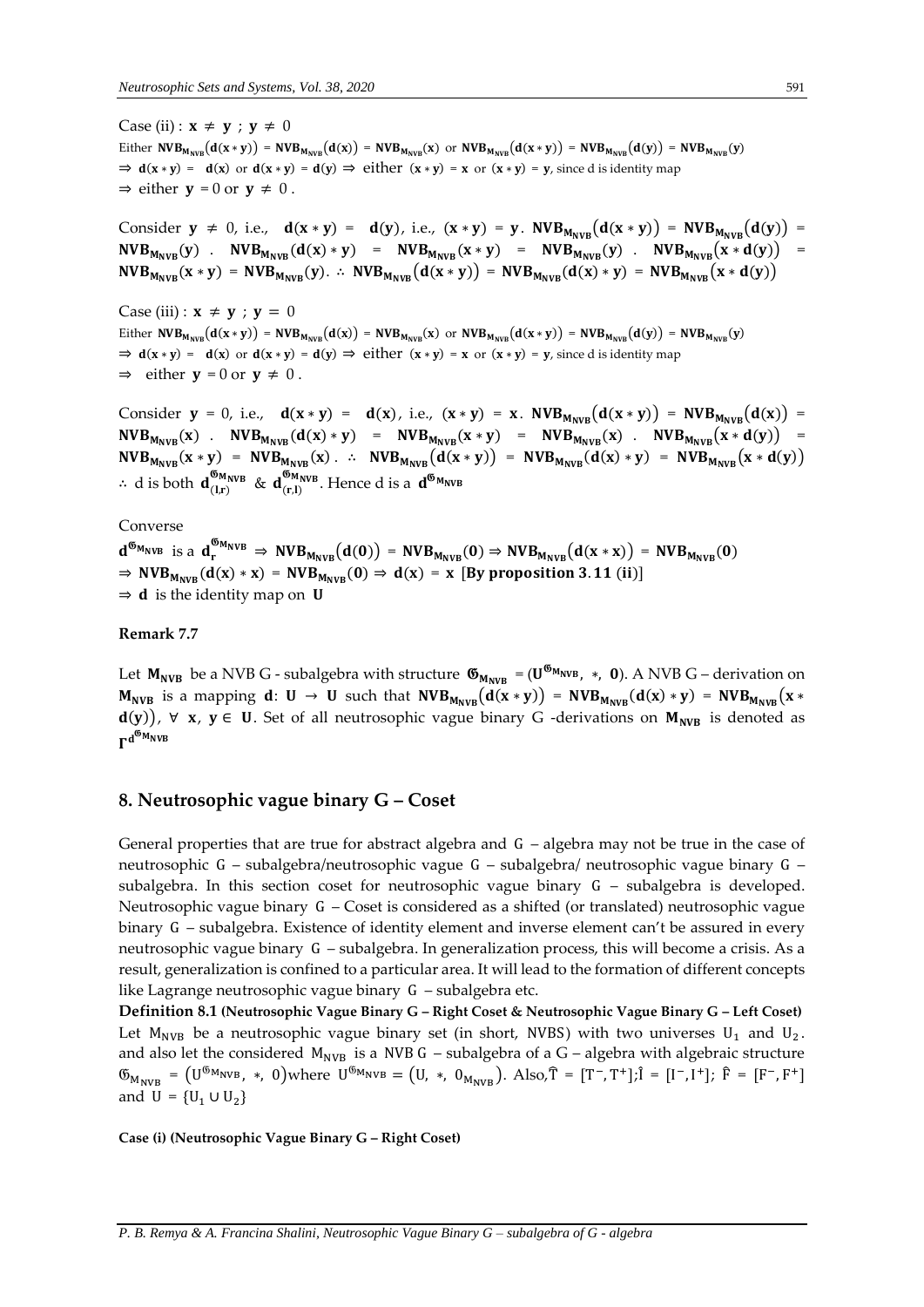Let a ∈ U<sub>1</sub> and b ∈ U<sub>2</sub> be fixed elements. Then define, for every  $c \in U_1$  and for every  $d \in U_2$ a neutrosophic vague binary G – right coset of  $M_{NVB}$  is denoted by  $M_{NVB}(a, b)$  and defined by,  $(M_{NVB}(a, b))(c, d) = NVB_{M_{NVB}(a, b)}(c, d) = \{(NVB_{M_{NVB}}(c * (a)^{-1}) | \forall c \in U_1 \} \langle NVB_{M_{NVB}}(d * (b)^{-1}) | \forall d \in U_2 \}$ i.e., { $\{\langle (\hat{T}_{M_{NVB}(a)}(c), \hat{I}_{M_{NVB}(a)}(c), \hat{F}_{M_{NVB}(a)}(c) | \forall c \in U_1 \rangle) \langle (\hat{T}_{M_{NVB}(b)}(d), \hat{I}_{M_{NVB}(b)}(d), \hat{F}_{M_{NVB}(b)}(d) | \forall d \in U_2 \rangle) \}$  $=\ \left\{ (\left(\widehat{T}_{M_{\text{NVB}}}(c*(a)^{-1}),\widehat{I}_{M_{\text{NVB}}}(c*(a)^{-1}),\widehat{F}_{M_{\text{NVB}}}(c*(a)^{-1})\big| \, \forall\ c\in\mathbf{U}_1\right) \rangle (\left(\widehat{T}_{M_{\text{NVB}}}(d*(b)^{-1}),\widehat{I}_{M_{\text{NVB}}}(d*(b)^{-1}),\widehat{F}_{M_{\text{NVB}}}(d*(b)^{-1})\big| \, \forall\ d\in\mathbf{U}_2\right) \rangle \right\}$ Then  $M_{NVB}(a, b)$  is called a neutrosophic vague binary G -Right Coset (in short NVB G – Right Coset) determined by  $M_{NVB}$  and  $(a, b)$ .

#### **Case (ii) (Neutrosophic vague binary G – Left Coset)**

Let  $a \in U_1$  and  $b \in U_2$  be fixed elements. Then define, for every  $c \in U_1$  and for every  $d \in U_2$ a neutrosophic vague binary  $G$  – right coset of  $M_{NVB}$  is denoted by (a, b)  $M_{NVB}$  and defined by,  $((a, b) M_{NVB})(c, d) = NVB_{(a,b) M_{NVB}}(c, d) = \{ (NVB_{M_{NVB}}((a)^{-1} * c) | \forall c \in U_1 \} \langle NVB_{M_{NVB}}((b)^{-1} * d) | \forall d \in U_2 \}$  $=\, \left\{\left(\left(\widehat{T}_{(a)\,M_{\text{NVB}}}\left(c\right),\widehat{I}_{(a)\,M_{\text{NVB}}}\left(c\right),\widehat{F}_{(a)M_{\text{NVB}}}\left(c\right)\right|\,\forall\; c\; \in\; \mathsf{U}_{1}\right)\right\}\, \left\langle\left(\widehat{T}_{(b)\,M_{\text{NVB}}}\left(d\right),\widehat{I}_{(b)\,M_{\text{NVB}}}\left(d\right),\widehat{F}_{(b)M_{\text{NVB}}}\left(d\right)\right.\right. \left|\;\forall\; d\; \in \mathsf{U}_{2}\right)\right\rangle\right\}$  $=\; \big\{ \big\langle \big( \widehat{T}_{M_{\text{NVB}}}(a)^{-1} * \, c \big), \widehat{I}_{M_{\text{NVB}}}(a)^{-1} * \, c \big), \widehat{F}_{M_{\text{NVB}}}(a)^{-1} * \, c \big) \big| \; \forall \; c \; \in \; U_1 \big\rangle \big\rangle \big\langle \big( \widehat{T}_{M_{\text{NVB}}}(b)^{-1} * \, d \big), \widehat{I}_{M_{\text{NVB}}}(b)^{-1} * \, d \big), \widehat{F}_{M_{\text{NVB}}}(b)^{-1} * \, d \big\rangle \big\vert \; \forall \; d \$ Then (a, b)  $M_{NVB}$  is called a neutrosophic vague binary left coset (in short NVB G – left coset) determined by  $M_{\text{NVB}}$  and  $(a, b)$ .

#### **Remark 8.2**

NVB G – right coset is a NVBS. Similarly, a NVB G – left coset is a NVBS.

#### **Definition 8.3 (Neutrosophic Vague Binary G – Coset)**

Let the neutrosophic vague binary set  $M_{NVB}$  be a neutrosophic vague binary G – subalgebra of a G – algebra. If  $M_{NVB}$  is both neutrosophic vague binary G – right coset and neutrosophic vague binary G – left coset then  $M_{NVB}$  is called as a Neutrosophic Vague Binary G – Coset

## **Example 8.4**

Let  $U_1 = \{0, u_1, u_3\}$  and  $U_2 = \{0, u_2, u_4, u_5\}$  be two universes.

$$
\text{Let } M_{\text{NVB}} = \left\{ \underbrace{\langle \frac{[0.7,0.8][0.3,0.4][0.2,0.3]}{0}, \frac{[0.2,0.7][0.5,0.7][0.5,0.7][0.3,0.8]}{u_1}, \frac{[0.6,0.7][0.1,0.4][0.3,0.4]}{u_3},}_{u_2}, \frac{[0.8,0.5][0.6,0.7][0.5,0.7]}{u_2}, \frac{[0.2,0.8][0.4,0.7][0.2,0.8]}{u_4}, \frac{[0.6,0.9][0.3,0.7][0.1,0.4]}{u_5} \right\} \text{ be a NVBS.}
$$

Here, combined universe  $U = \{0, u_1, u_2, u_3, u_4, u_5\}$  & combined NVB membership grades are,

$$
NVB_{M_{NVB}}(s) = \begin{cases} [0.7, 0.9][0.1, 0.4][0.1, 0.3] & ; & s = 0 \\ [0.2, 0.7][0.5, 0.7][0.3, 0.8] & ; & s = u_1 \\ [0.3, 0.5][0.6, 0.7][0.5, 0.7] & ; & s = u_2 \\ [0.6, 0.7][0.1, 0.4][0.3, 0.4] & ; & s = u_3 \\ [0.2, 0.8][0.4, 0.7][0.2, 0.8] & ; & s = u_4 \\ [0.6, 0.9][0.3, 0.7][0.1, 0.4] & ; & s = u_5 \end{cases}
$$

Corresponding Cayley table is :

| $\ast$           | 0                | $u_1$ | u <sub>2</sub> | $u_3$ | $u_4$ | u <sub>5</sub> |
|------------------|------------------|-------|----------------|-------|-------|----------------|
| $\boldsymbol{0}$ | $\boldsymbol{0}$ | $u_1$ | $u_2$          | $u_3$ | $u_4$ | u <sub>5</sub> |
| $u_1$            | $u_1$            | 0     | u <sub>2</sub> | $u_3$ | $u_4$ | u <sub>5</sub> |
| u <sub>2</sub>   | u <sub>2</sub>   | $u_1$ | 0              | $u_3$ | $u_4$ | u <sub>5</sub> |
| $u_3$            | $u_3$            | $u_1$ | $u_2$          | 0     | $u_4$ | u <sub>5</sub> |

*P. B. Remya & A. Francina Shalini, Neutrosophic Vague Binary G – subalgebra of G - algebra*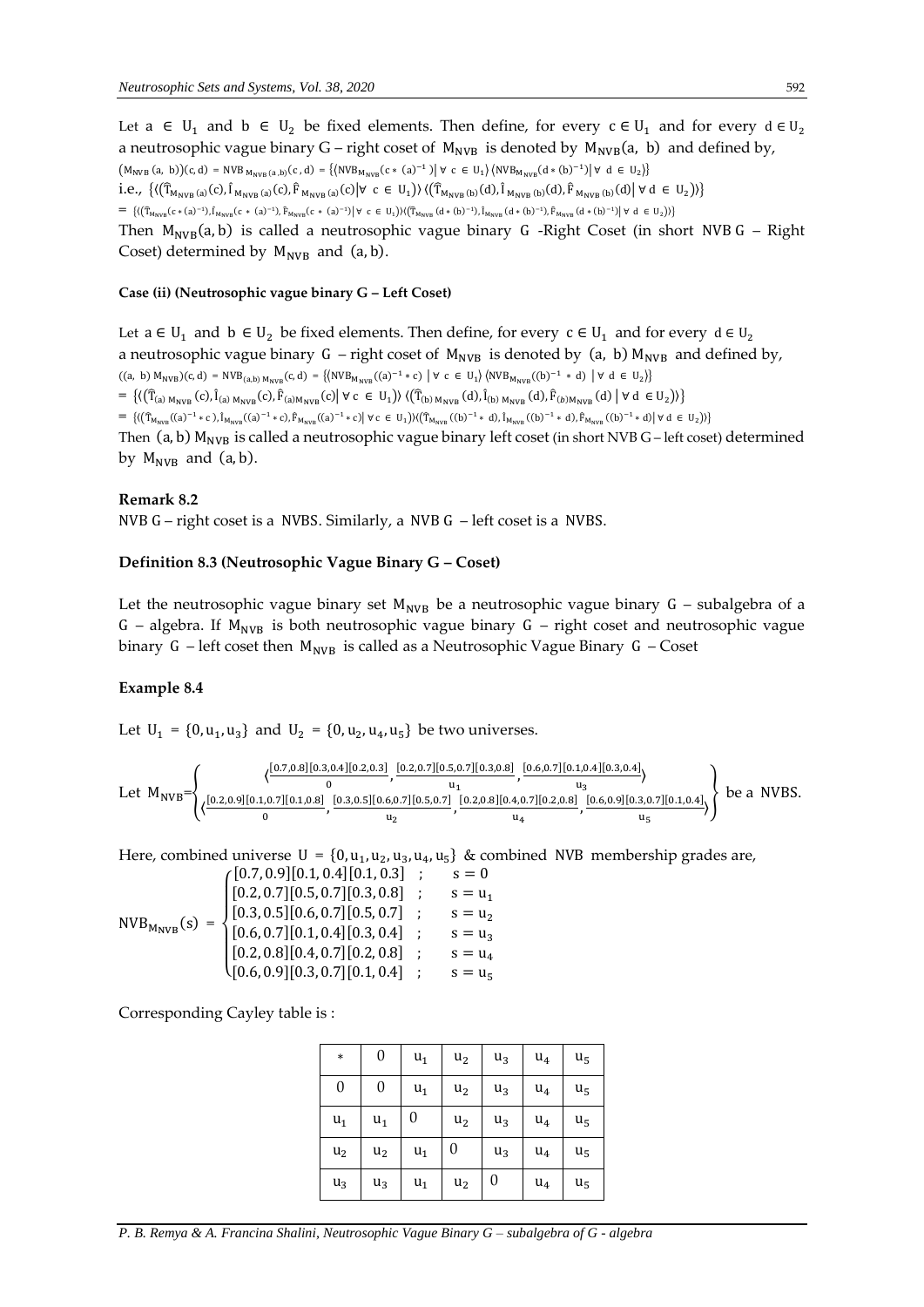| $u_4$   $u_4$   $u_1$   $u_2$   $u_3$   0 |  |  | u <sub>5</sub> |
|-------------------------------------------|--|--|----------------|
| $u_5$ $u_5$ $u_1$ $u_2$ $u_3$ $u_4$       |  |  |                |

Obviously,  $M_{NVR}$  is a NVB G – subalgebra

In every G – algebra 0 may not be the identity element. But in the present case it is clear that 0 acts as an identity element. Hence inverses got as :

 $(0)^{-1} = 0$ ;  $(u_1)^{-1} = u_1$ ;  $(u_2)^{-1} = u_2$ ;  $(u_3)^{-1} = u_3$ ;  $(u_4)^{-1} = u_4$ ;  $(u_5)^{-1} = u_5$ 

## **To construct a NVB G -right coset:**

Let  $u_a = u_1 \in U_1$  and  $\forall u_c \in U_1 = \{0, u_1, u_3\}$ 

 $NVB_{M_{NVB} u_1}(0) = NVB_{M_{NVB}}(0 * (u_1^{-1})) = NVB_{M_{NVB}}(0 * u_1) = NVB_{M_{NVB}}(u_1) = [0.2, 0.7][0.5, 0.7][0.3, 0.8]$  $NVB_{M_{NVB} u_1}(u_1) = NVB_{M_{NVB}}(u_1 * (u_1^{-1})) = NVB_{M_{NVB}}(u_1 * u_1) = NVB_{M_{NVB}}(0) = [0.7, 0.9][0.1, 0.4][0.1, 0.3]$  $NVB_{M_{NVB} u_1}(u_3) = NVB_{M_{NVB}}(u_3 * (u_1^{-1})) = NVB_{M_{NVB}}(u_3 * u_1) = NVB_{M_{NVB}}(u_1) = [0.2, 0.7][0.5, 0.7][0.3, 0.8]$ 

&

Let  $u_b = u_2 \in U_2$  and  $\forall u_d \in U_2 = \{0, u_2, u_4, u_5\}$ 

 $NVB_{M_{NVB} u_2}(0) = NVB_{M_{NVB}}(0 * (u_2^{-1})) = NVB_{M_{NVB}}(0 * u_2) = NVB_{M_{NVB}}(u_2) = [0.3, 0.5][0.6, 0.7][0.5, 0.7]$  $NVB_{M_{NVB} u_2}(u_2)$  =  $NVB_{M_{NVB}}(u_2 \ast (u_2^{-1}))$  =  $NVB_{M_{NVB}}(u_2 \ast u_2)$  =  $NVB_{M_{NVB}}(0)$  = [0.7, 0.9][0.1, 0.4][0.1, 0.3]  $NVB_{M_{NVB} u_2}(u_4) = NVB_{M_{NVB}}(u_4 \ast (u_2^{-1})) = NVB_{M_{NVB}}(u_4 \ast u_2) = NVB_{M_{NVB}}(u_2) = [0.3, 0.5][0.6, 0.7][0.5, 0.7]$  $NVB_{M_{NVB}}$   $_{u_2}(u_5) = NVB_{M_{NVB}}(u_5 * (u_2^{-1})) = NVB_{M_{NVB}}(u_5 * u_2) = NVB_{M_{NVB}}(u_2) = [0.3, 0.5][0.6, 0.7][0.5, 0.7]$ 

 $M_{NVB} u_1: u_2 =$ 

|  | $(10.2, 0.7  0.5, 0.7  0.3, 0.8  0.7, 0.9  0.1, 0.4  0.1, 0.3]$ | $[0.2.0.7][0.5.0.7][0.3.0.8], [0.3.0.5][0.6.0.7][0.5.0.7]$ $[0.7.0.9][0.1.0.4][0.1.0.3]$ |  | $[0.3.0.5][0.6.0.7][0.5.0.7]$ $[0.3.0.5][0.6.0.7][0.5.0.7]$ |  |
|--|-----------------------------------------------------------------|------------------------------------------------------------------------------------------|--|-------------------------------------------------------------|--|
|  |                                                                 |                                                                                          |  |                                                             |  |

#### **To construct a NVB G - left coset:**

Let  $a = u_1 \in U_1$  and  $\forall c \in U_1 = \{0, u_1, u_3\}$ 

NVB  $_{u_1 M_{NVB}}(0) = NVB_{M_{NVB}}((u_1^{-1}) * 0) = NVB_{M_{NVB}}(u_1 * 0) = NVB_{M_{NVB}}(u_1) = [0.2, 0.7][0.5, 0.7][0.3, 0.8]$  $NVB_{u_1 M_{NVB}}(u_1) = NVB_{M_{NVB}}(u_1 * (u_2^{-1})) = NVB_{M_{NVB}}(u_1 * u_2) = NVB_{M_{NVB}}(u_2) = [0.3, 0.5][0.6, 0.7][0.5, 0.7]$  $NVB_{u_1 M_{NVB}}(u_3) = NVB_{M_{NVB}}((u_1^{-1}) * u_3) = NVB_{M_{NVB}}(u_1 * u_3) = NVB_{M_{NVB}}(u_3) = [0.6, 0.7][0.1, 0.4][0.3, 0.4]$ Let  $u_b = u_2 \in U_2$  and  $\forall u_d \in U_2 = \{0, u_2, u_4, u_5\}$ 

 $NVB_{u_2 \ M_{NVB}}(0) = NVB_{M_{NVB}}((u_2^{-1}) * 0) = NVB_{M_{NVB}}(u_2 * 0) = NVB_{M_{NVB}}(u_2) = [0.3, 0.5][0.6, 0.7][0.5, 0.7]$  $NVB_{u_2 \ M_{NVB}}(u_2) = NVB_{M_{NVB}}((u_2^{-1}) * u_2) = NVB_{M_{NVB}}(u_2 * u_2) = NVB_{M_{NVB}}(0) = [0.7, 0.9][0.1, 0.4][0.1, 0.3]$  $NVB_{u_2 \ M_{NVB}}(u_4) = NVB_{M_{NVB}}((u_2^{-1}) * u_4) = NVB_{M_{NVB}}(u_2 * u_4) = NVB_{M_{NVB}}(u_4) = [0.2, 0.8][0.4, 0.7][0.2, 0.8]$  $NVB_{u_2 \ M_{NVB}}(u_5) = NVB_{M_{NVB}}((u_2^{-1}) * u_5) = NVB_{M_{NVB}}(u_2 * u_5) = NVB_{M_{NVB}}(u_5) = [0.6, 0.9][0.3, 0.7][0.1, 0.4]$  $u_1: u_2 M_{NVB} =$ 

$$
\displaystyle\{ \langle \frac{[0.2,0.7][0.5,0.7][0.3,0.8]}{0}, \frac{[0.3,0.5][0.6,0.7][0.5,0.7]}{u_1}, \frac{[0.6,0.7][0.1,0.4][0.3,0.4]}{u_3}, \rangle \langle \frac{[0.3,0.5][0.6,0.7][0.5,0.7]}{0}, \frac{[0.7,0.9][0.1,0.4][0.1,0.3]}{u_2}, \frac{[0.2,0.8][0.4,0.7][0.2,0.8]}{u_4}, \frac{[0.6,0.9][0.3,0.7][0.1,0.4]}{u_5} \rangle \}
$$

## **Remark 8.5**

(i) In example 8.4,  $M_{\text{NVB}} u_1: u_2 \neq u_1: u_2 M_{\text{NVB}}$ (ii) Constant 0 is not an identity element in G – algebra. For example, let  $X = \{0, u_1, u_2, u_3, u_4, u_5\}$ .  $(X, *, 0)$  is a G – algebra, with binary operation  $*$  is defined by the following Cayley table: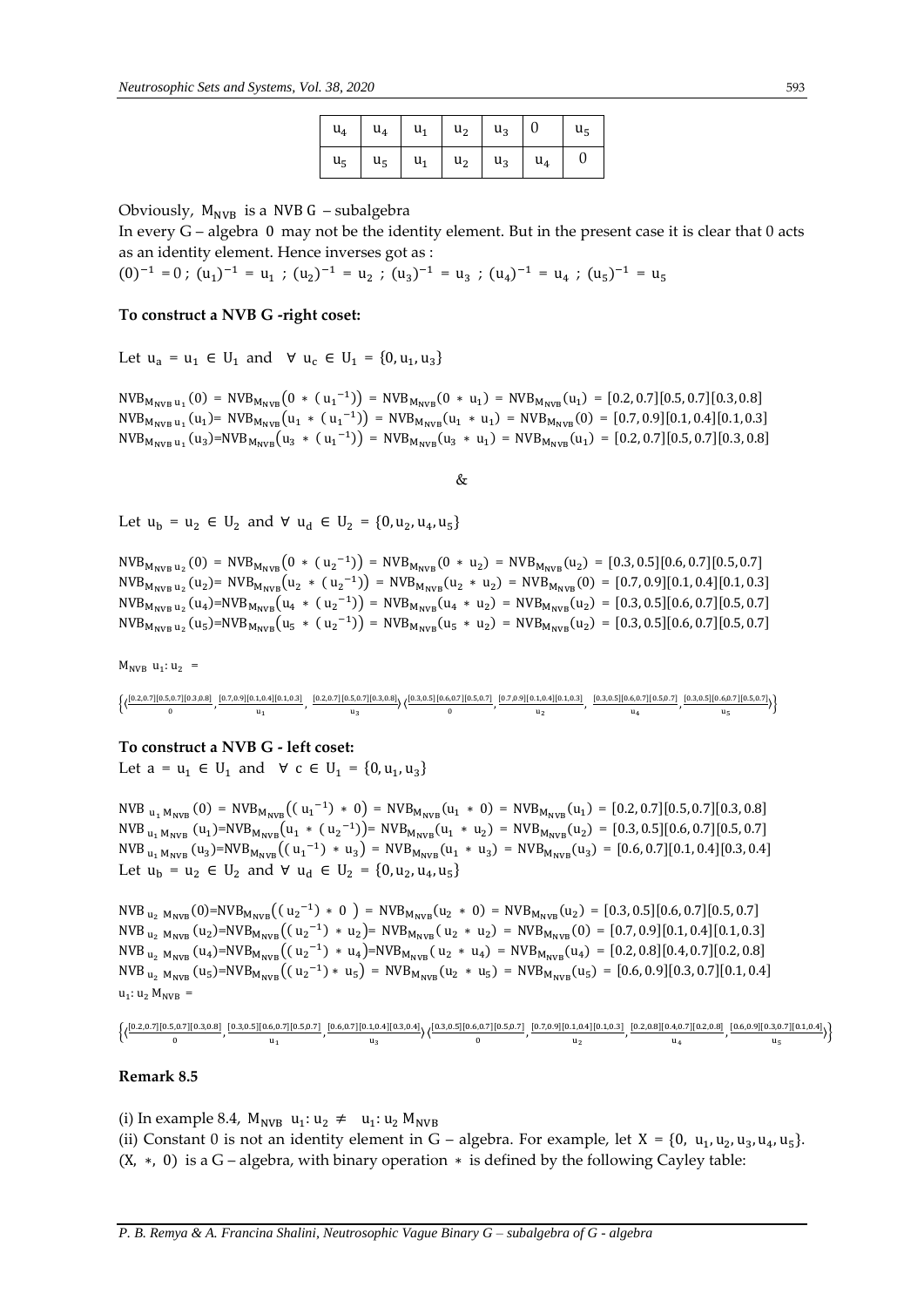| $\ast$           | $\boldsymbol{0}$ | $\mathbf{u}_1$   | $\mathbf{u}_2$   | $u_3$            | $u_4$            | $\mathbf{u}_5$   |
|------------------|------------------|------------------|------------------|------------------|------------------|------------------|
| $\boldsymbol{0}$ | $\boldsymbol{0}$ | $u_2$            | $u_1$            | $u_3$            | $u_4$            | u <sub>5</sub>   |
| $u_1$            | $u_1$            | $\boldsymbol{0}$ | $u_3$            | u <sub>2</sub>   | u <sub>5</sub>   | $\mathbf{u}_4$   |
| u <sub>2</sub>   | $u_2$            | $u_4$            | $\boldsymbol{0}$ | u <sub>5</sub>   | $\mathsf{u}_1$   | $\mathsf{u}_3$   |
| $u_3$            | $u_3$            | $\mathsf{u}_5$   | $u_4$            | $\boldsymbol{0}$ | $u_2$            | $u_1$            |
| $u_4$            | $u_4$            | $u_3$            | $\mathbf{u}_5$   | $\mathbf{u}_1$   | $\boldsymbol{0}$ | u <sub>2</sub>   |
| u <sub>5</sub>   | u <sub>5</sub>   | $\mathbf{u}_1$   | u <sub>2</sub>   | $u_4$            | $u_3$            | $\boldsymbol{0}$ |

It is clear that  $X$  is a  $G$  – algebra without an identity element. And hence inverse does not exist. So neutrosophic vague binary G - cosets cannot construct in this case. This construction is possible, only for those cases where identity element exists in the basic G – algebraic structure.

(ii) If the basic G – algebraic structure is formed using the following rules, then definitely there exist identity element and hence can construct a NVB G – right coset & NVB G – left coset.

# **Rules in Cayley table:**

- (i) Principal diagonal elements = 0
- (ii) Column occupied with constant 0 is a copy of column of operands
- (iii) Fill each of the remaining columns (except principal diagonal entries) with the element given in the column head (i.e., elements from row of operands)

# **Definition 8.6 (Neutrosophic Vague G – Right Coset & Neutrosophic Vague G- Left Coset)**

Let  $M_{\text{NV}}$  be a neutrosophic vague set (in short, NV Set) with a single universe U and also let  $M_{\text{NV}}$ be a neutrosophic vague G – subalgebra (in short, NV G – subalgebra) of a G – algebra. Algebraic structure of  $M_{\text{NV}}$  is given by  $\mathfrak{G}_{M_{\text{NV}}} = (U^{\mathfrak{G}_{M_{\text{NV}}}}, *, 0)$  where  $U^{\mathfrak{G}_{M_{\text{NV}}}} = (U, *, 0)$ . Also  $\hat{T} = [T^-, T^+]$ ;  $\hat{I} = [I^-, I^+]$ ;  $\hat{F} = [F^-, F^+]$ 

## **Case (i) (Neutrosophic Vague G – Right coset)**

Let a ∈ U be a fixed element. Then define, for every  $c \in U$  a neutrosophic vague G – right coset of  $M_{\text{NV}}$  which is denoted by  $M_{\text{NV}}$  a and defined by,

$$
\begin{aligned} & \left( M_{\text{NV}}(a) \right)(c) \, = \, \text{NV}_{M_{\text{NV}}\,(a)}(c) \, = \, \left\{ \text{NV}_{M_{\text{NV}}}\big( c \ast (a)^{-1} \big) \ / \ \forall \, c \in \text{U} \right\} \\ & \left. \text{i.e} \Bigl\{ \left( \widehat{T}_{M_{\text{NV}}\,a}(c), \widehat{I}_{M_{\text{NV}}\,a}(c), \widehat{F}_{M_{\text{NV}}\,a}(c) \right) \ / \ \forall \, c \in \text{U} \Bigr\} = \left\{ \left( \widehat{T}_{M_{\text{NV}}}\bigl( c \ast (a)^{-1} \bigr), \widehat{I}_{M_{\text{NV}}}\bigl( c \ast (a)^{-1} \bigr), \widehat{F}_{M_{\text{NV}}}\bigl( c \ast (a)^{-1} \bigr) \right) \ / \ \forall \, c \in \text{U} \right\} \end{aligned}
$$

Then  $M_{\text{NV}}$  a is called a neutrosophic vague G -right coset (in short NV G – right coset) determined by  $M_{\text{NV}}$  and a.

**Case (ii) (Neutrosophic Vague G – Left Coset)** 

Let a ∈ U be a fixed element. Then define, for every  $c \in U$  a neutrosophic vague G – right coset of  $M_{\text{NV}}$  is denoted by a  $M_{\text{NV}}$  and defined by,

 $((a) M_{NV})(c) = NV_{a M_{NV}}(c) = (\langle NV_{M_{NV}}((a)^{-1} * c) | \forall c \in U \rangle)$  $=\left\{\left(\widehat{\mathrm{T}}_{\mathrm{a\,}M_{\mathrm{NV}}}(\mathrm{c}),\widehat{\mathrm{I}}_{\mathrm{a\,}M_{\mathrm{NV}}}(\mathrm{c}),\widehat{\mathrm{F}}_{\mathrm{a\,}M_{\mathrm{NV}}}(\mathrm{c})\right)/\ \forall\ \mathrm{c}\in\mathrm{U}\right\}$  $=\left\{\left(\widehat{\mathrm{T}}_{\mathrm{M}_{\mathrm{NV}}}((a)^{-1} * \mathrm{c}), \widehat{\mathrm{I}}_{\mathrm{M}_{\mathrm{NV}}}((a)^{-1} * \mathrm{c}), \widehat{\mathrm{F}}_{\mathrm{M}_{\mathrm{NV}}}((a)^{-1} * \mathrm{c})\right)/\ \forall \ \mathrm{c} \in \mathrm{U}\right\}$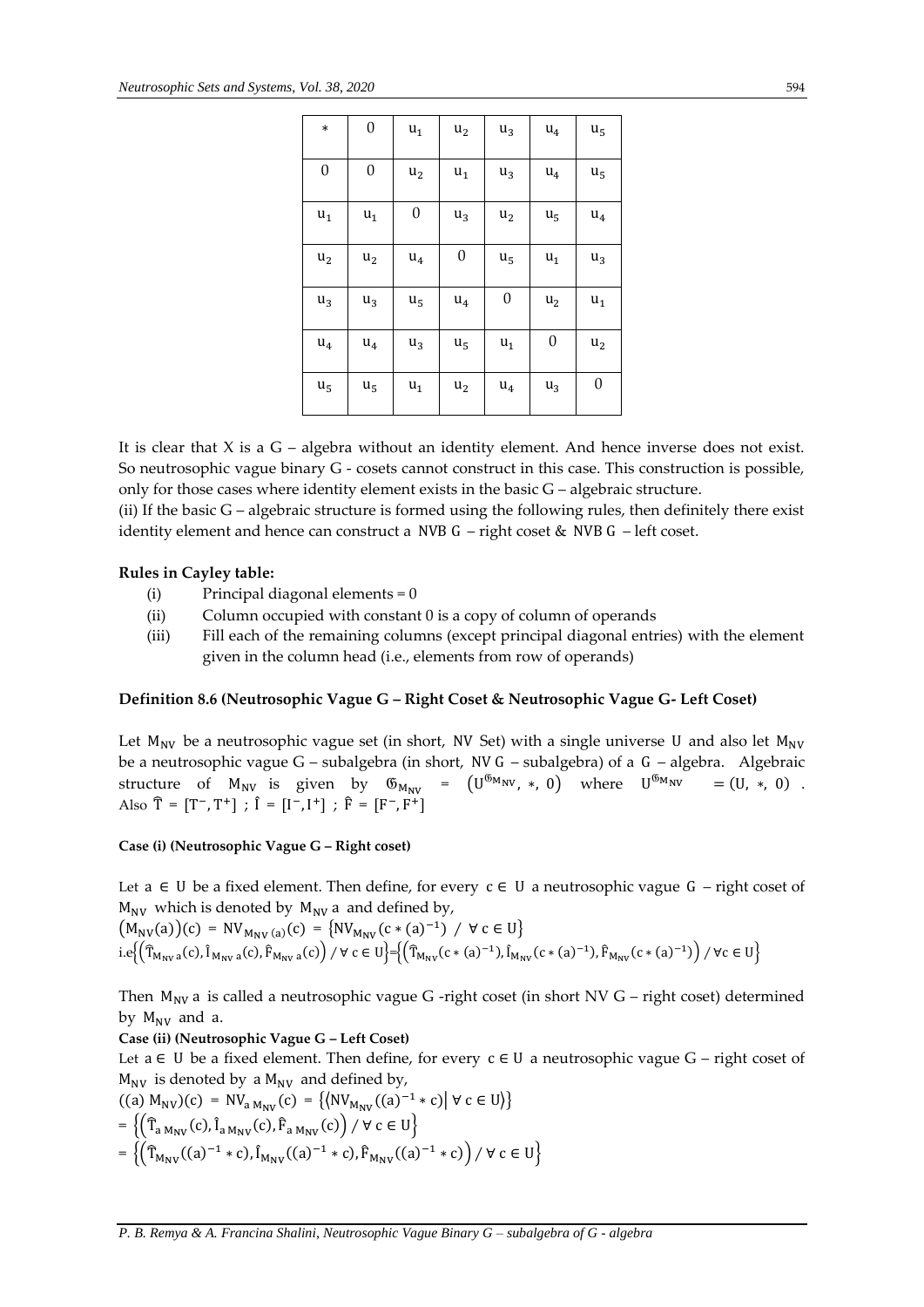Then a  $M_{\text{NV}}$  is called a neutrosophic vague left coset (in short NV G – left coset) determined by  $M_{\text{NV}}$  and a.

#### **Definition 8.7 (Neutrosophic Vague G – Coset)**

Let the neutrosophic vague set  $M_{\text{NV}}$  be a neutrosophic vague G – subalgebra of a G – algebra. If  $M_{\text{NV}}$ is both neutrosophic vague  $G$  – Right Coset and neutrosophic vague  $G$  – Left Coset then  $M_{\text{NV}}$  is called as a Neutrosophic Vague G – Coset

## **Definition 8.8 (Neutrosophic G – Right Coset & Neutrosophic G – Left Coset)**

Let  $M_N$  be a neutrosophic set (in short, N set) with single universe U and also let  $M_N$  be a neutrosophic G – subalgebra (in short, N G – subalgebra) of a G – algebra. Algebraic structure of  $M_N$ is given by  $\mathfrak{G}_{M_N} = (U^{\mathfrak{G}_{M_N}}, * , 0)$  where  $U^{\mathfrak{G}_{M_N}} = (U, *, 0).$ 

#### **Case (i) (Neutrosophic G – Right Coset)**

Let a ∈ U be a fixed element. Then define, for every  $c \in U$  a neutrosophic G – right coset of  $M_N$ which is denoted by  $M_N$  a and defined by,

$$
\begin{aligned} \left(M_{N}(a)\right)(c) &= N_{M_{N}(a)}(c) = \left\{N_{M_{N}}(c*(a)^{-1}) \; / \; \forall \; c \in U\right\} \\ \text{i.e., } & \left\{\left(T_{M_{N}a}(c), I_{M_{N}a}(c), F_{M_{N}a}(c)\right) \; / \; \forall \; c \in U\right\} \\ &= \left\{\left(T_{M_{N}}(c*(a)^{-1}), I_{M_{N}}(c*(a)^{-1}), F_{M_{N}}(c*(a)^{-1})\right) \; / \; \forall \; c \in U\right\} \end{aligned}
$$

Then  $M_N$  a is called a neutrosophic G -right coset (in short N G – right coset) determined by  $M_N$  and a.

#### **Case (ii) (Neutrosophic G – Left Coset)**

Let  $a \in U$  be a fixed element. Then define, for every  $c \in U$  a neutrosophic G– right coset of  $M_N$  is denoted by  $aM_N$  and defined by,

$$
((a)M_N)(c) = N_{a M_N}(c) = \{(N_{M_N}((a)^{-1} * c) | \forall c \in U)\}
$$
  
= 
$$
\{(T_{a M_N}(c), I_{a M_N}(c), F_{a M_N}(c)) / \forall c \in U\}
$$
  
= 
$$
\{(T_{M_N}((a)^{-1} * c), I_{M_N}((a)^{-1} * c), F_{M_N}((a)^{-1} * c)) / \forall c \in U\}
$$

Then  $aM_N$  is called a neutrosophic left coset (in short N G – left coset) determined by  $M_N$  and a.

## **Definition 8.9 (Neutrosophic G – Coset)**

Let the neutrosophic set  $M_N$  be a neutrosophic G – subalgebra of a G – algebra. If  $M_N$  is both neutrosophic G – Right Coset and neutrosophic G – Left Coset then  $M_N$  is called as a Neutrosophic G – Coset

## **9. Neutrosophic Vague Binary G – homomorphism**

In this section homomorphism on  $NVB G - subalgebra$  is presented with some related theorems.

#### **Definition 9.1**

Let  $\mathfrak{G}_{M_{NVB}} = (U^{\mathfrak{G}_{M_{NVB}}}, \mathfrak{d}_{M_{NVB}})$  and  $\mathfrak{G}_{P_{NVB}} = (U^{\mathfrak{G}_{P_{NVB}}}, *', 0_{P_{NVB}})$  be two NVB G – subalgebras based on common universe  $\{U_1, U_2\}$ .

A mapping  $\Psi^G : \mathfrak{G}_{M_{\text{NVB}}} = (U^{\mathfrak{G}_{M_{\text{NVB}}}}, \mathfrak{h}_{M_{\text{NVB}}}) \to \mathfrak{G}_{P_{\text{NVB}}} = (U^{\mathfrak{G}_{P_{\text{NVB}}}}, *', \mathfrak{0}_{P_{\text{NVB}}})$  is called a neutrosophic vague binary G - homomorphism if,  $\Psi^G(u_x * u_y) = \Psi^G(u_x) *' \Psi^G(u_y)$ ,  $\forall u_x, u_y \in U$ .

#### **Remark 9.2**

(i) The NVB G - homomorphism  $\Psi^G$  is said to be a neutrosophic vague binary G - monomorphism (resp., a neutrosophic vague binary G - epimorphism) if it is injective (resp., surjective). (ii) If the map  $\Psi^G$  is both injective and surjective then  $\mathfrak{G}_{M_{NVB}}$  and  $\mathfrak{G}_{P_{NVB}}$  are said to be isomorphic,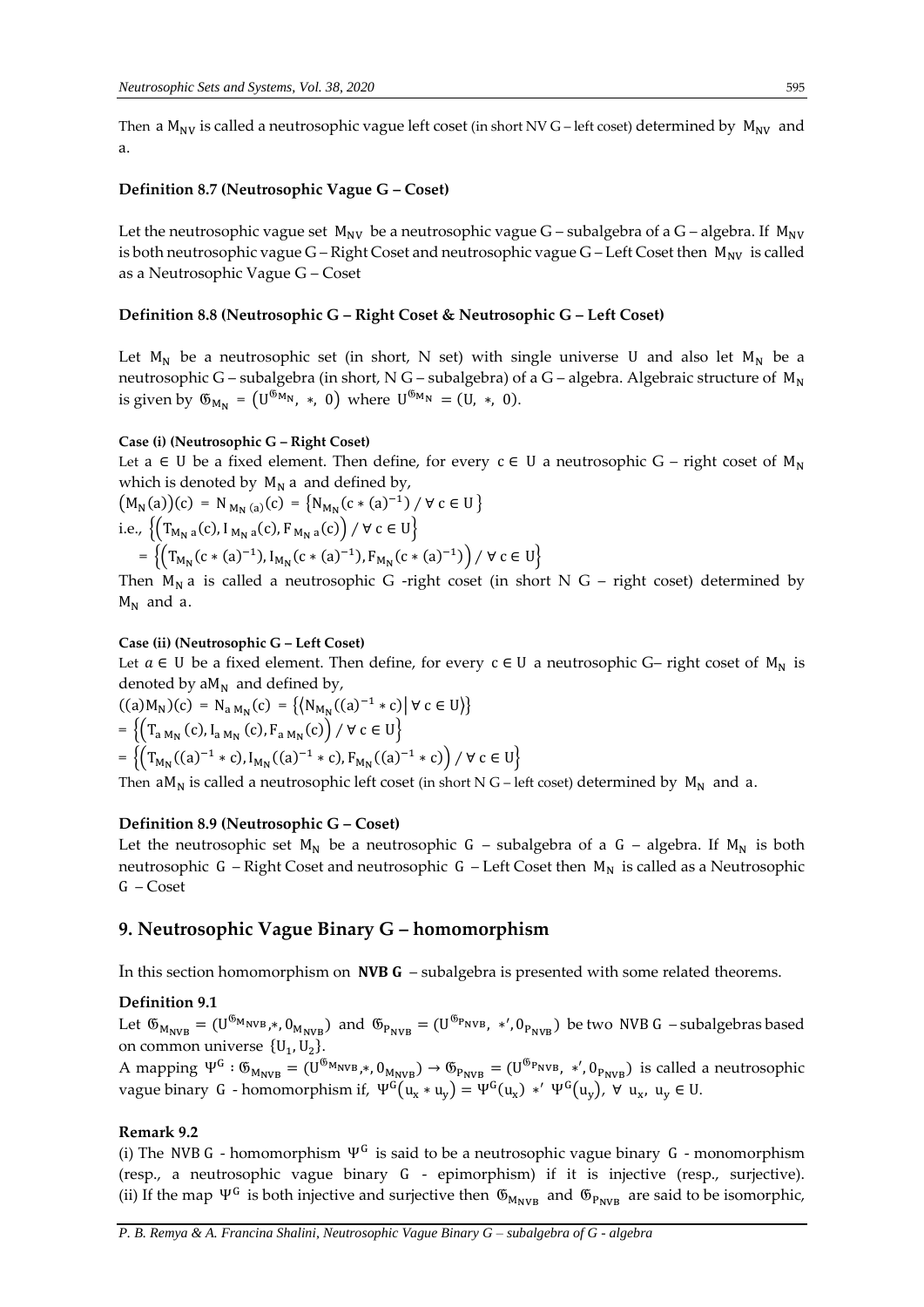written  $\mathfrak{G}_{M_{NVB}} \cong \mathfrak{G}_{P_{NVB}}$  . For any NVB G - homomorphism  $\Psi^G : \mathfrak{G}_{M_{NVB}} \to \mathfrak{G}_{P_{NVB}}$ , the set  ${x \in U / \Psi^G(x) = 0_{P_{\text{NVR}}}}$  is called the kernel of  $\Psi^G$  and denoted by Ker  $\Psi^G$ 

#### **Theorem 9.3**

Let  $\Psi^G$  :  $\mathfrak{G}_{M_{\text{NVB}}} = (\mathsf{U}^{\mathfrak{G}_{\text{M}_{\text{NVB}}}}$ ,  $\ast, \mathsf{0}_{M_{\text{NVB}}}) \to \mathsf{G}_{P_{\text{NVB}}} = (\mathsf{U}^{\mathfrak{G}_{\text{P}_{\text{NVB}}}}$ ,  $\ast', \mathsf{0}_{P_{\text{NVB}}})$  be a neutrosophic vague binary G - homomorphism of NVB G - subalgebras, then :

- (i)  $\Psi^G(0_{M_{\text{NVB}}}) = 0_{P_{\text{NVB}}}$
- (ii) Ker Ψ<sup>G</sup> is a normal neutrosophic vague binary G subalgebra of U
- (iii) Im  $\Psi^G = \{y \in \mathfrak{G}_{P_{\text{NVR}}}/y = \Psi^G(x) \text{ for some } x \in \mathfrak{G}_{M_{\text{NVR}}} \}$  is a NVB G subalgebra

#### **Proof**

(i)  $\Psi^{G}(0_{M_{NVB}}) = \Psi^{G}(0_{M_{NVB}} * 0_{M_{NVB}}) = \Psi^{G}(0_{M_{NVB}}) *' \Psi^{G}(0_{M_{NVB}}) = 0_{P_{NVB}} *' 0_{P_{NVB}} = 0_{P_{NVB}}$ (ii)  $0_{M_{\text{NVB}}} \in \text{Ker } \Psi^G \Rightarrow \text{Ker } \Psi^G \neq \emptyset$ Let  $(x * y)$ ,  $(a * b) \in \text{Ker } \Psi^G \Rightarrow \Psi(x * y) = 0_{P_{\text{NVR}}} = \Psi^G(a * b)$ ⇒  $\Psi^G(x) *' \Psi^G(y) = 0_{P_{\text{NVB}}} = \Psi^G(a) *' \Psi^G(b) \Rightarrow \Psi^G(x) = \Psi^G(y)$  &  $\Psi^G(a) = \Psi^G(b)$  [By proposition 3.9(ii)]  $\Rightarrow \Psi^G((x * a) * (y * b)) = \Psi^G(x * a) * \Psi^G(y * b)$  $=\left(\Psi^G(x)*' \Psi^G(a)\right)*\left(\Psi^G(y)*' \Psi^G(b)\right) = \left(\Psi^G(x)*' \Psi^G(a)\right)*\left(\Psi^G(x)*' \Psi^G(a)\right) = 0_{P_{\text{NVB}}}$ [From definition of NVB G− subalgebra]  $\Rightarrow \Psi^G(x * a) *' \Psi^G(x * a) = 0_{P_{NVB}}$  [since  $\Psi^G$  is a NVB G – homomorphism]  $\Rightarrow \Psi^G[(x * a) * (x * a)] = 0$ <sub>PNVB</sub> [since  $\Psi^G$  is a NVB G – homomorphism]  $\Rightarrow$  (x \* a) \* (y \* b)  $\in$  Ker  $\Psi^G \Rightarrow$  Ker  $\Psi^G$  is a N NVB G-subalgebra of U (iii) Let y,  $z \in \mathfrak{G}_{P_{NVR}} \Rightarrow y = \Psi^G(a)$  &  $z = \Psi^G(b)$  for some a,  $b \in \mathfrak{G}_{M_{NVR}}$  $\Psi^G(a) *'\Psi^G(b) = \Psi^G(a * b) \ge r \min{\Psi^G(a), \Psi^G(b)}$ . Hence the proof.

#### **Theorem 9.4**

A neutrosophic vague binary G – homomorphism  $\chi^G$  :  $\mathfrak{G}_{T_{\text{NVB}}} = (\mathbf{U}^{\mathfrak{G}_{T_{\text{NVB}}}}, \mathbf{U}_{T_{\text{NVB}}}) \rightarrow \mathfrak{G}_{L_{\text{NVB}}}$  $(U^{6L_{NVB},*'}, 0_{L_{NVB}})$  is a neutrosophic vague binary  $G$  – monomorphism  $\Leftrightarrow$   $\text{ker}(\chi^{G}) = \{0\}$ 

## **Proof**

Let  $x \in \text{Ker}(\chi^G) \Rightarrow \chi^G(x) = 0_{L_{\text{NVB}}} = \chi^G(0_{T_{\text{NVB}}}).$  $\chi^G$  is a neutrosophic vague binary G – monomorphism, then it is clearly got that, Ker ( $\chi^G$ ) = {0}. Conversely, let ker  $(\chi^G) = \{0\}$  and also let  $\chi^G(x) = \chi^G(y)$ ,  $\forall x, y \in U$  $\Rightarrow \chi^G(x) *' \chi^G(y) = 0$ <sub>LNVB</sub>  $\Rightarrow \chi^G(x * y) = 0$ <sub>LNVB</sub>, since  $\chi^G$  is a NVB G – homomorphism  $\Rightarrow$   $(x * y) \in$  Ker  $(\chi^G) = \{0_{T_{\text{NVB}}}\}\Rightarrow (x * y) = 0_{T_{\text{NVB}}}$ . Hence,  $x = y \Rightarrow \chi^G$  is a neutrosophic vague binary G – monomorphism.

## **10. Conclusion**

In this paper, **NVB G** – subalgebraic structure is developed with its properties for **NVBS's**. Some basic ideas as **NVB G** - normal set of a  $G -$  algebra, **NVB G** – normal subalgebra and  $0$  – commutative NVB G – subalgebra are illustrated with examples and basic properties. Notions like  $G$  – part, p radical and p semi simple are defined in **NVB G** - subalgebra with characterizations. NVB G – minimal element, Derivations of NVB G – subalgebra, Regular Derivation of a NVB G – subalgebra, **NVB G** – homomorphism are also explained. Formation of Cosets is a basic idea in any algebraic structure. Coset for neutrosophic vague binary  $G$  – subalgebra is also got developed. Based on this, present work can be extended to **NVB** vague binary **G** -groups, **NVB G** - rings, **NVB G** product, NVB  $G$  – factor group, Lagrange NVB  $G$  – subalgebra etc. As a future scope neutrosophic vague binary models can be tried to use in hazard detection, especially in switching circuits. Another application can be given in geographical area. Development of a neutrosophic vague binary spatial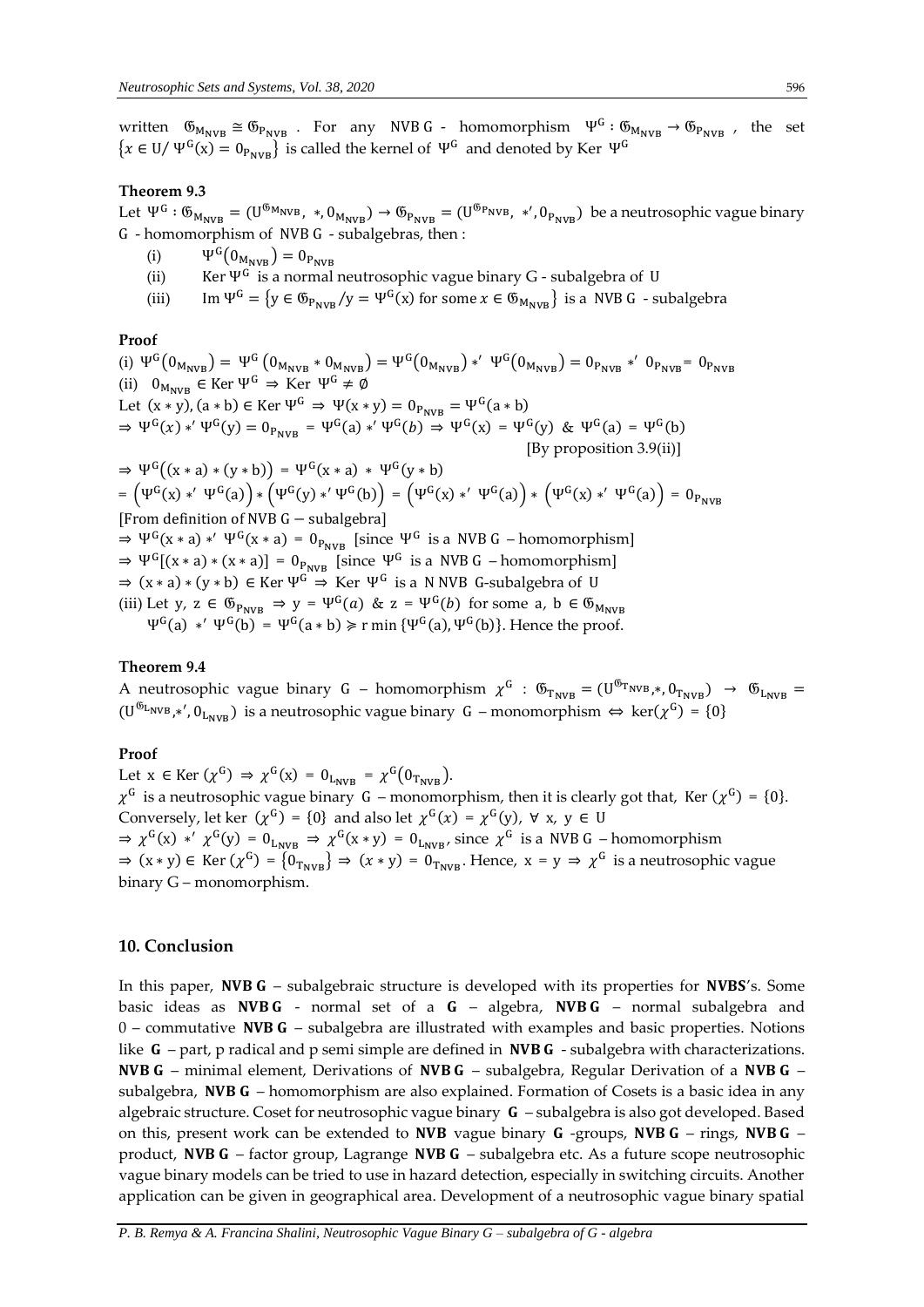algebra could be more helpful in this area than the already existing crisp spatial algebraic concepts. Since the already existing pattern got failed to provide an accurate output when collected data becomes vague.

**Funding:** This research received no external funding from any funding agencies.

**Conflicts of Interest:** "The authors declare no conflict of interest."

## **References**

- [1] Apurba Das, Homotopy G algebra structure on the Cochain Complex of Hom Type Algebras, Last revised **2018**, Accepted for publication, arXiv : 1808.01464v3
- [2] Ch. Mallika, N. Ramakrishna, G. Anandha Rao, Vage Cosets, *World Journal of Research and Review (WJRR)*, **2016**, *Vol. 3*, No. 2, pp 28-31
- [3] Chiranjibe Jana, Tapan Senapati, Monoranjan Bhowmik, Madhumangal Pal, On Intuitionistic Fuzzy G subalgebras of G – algebras, *Fuzzy Inf Eng*, **2015**, *Vol. 7*, pp 195-209
- [4] Chiranjibe Jana and Tapan Senapati, Cubic G-subalgebras of G-algebras, *Annals of Pure and Applied Mathematics*, **2015**, *Vol. 10, No.1*, 22, pp 105-115
- [5] Deena Al-Kadi, and Rodyna Hosny, Notes on G-Algebra and its Derivations, *Math. Sci. Lett*. 6, **2017**, No. 3, pp 287-292
- [6] Florentin Smarandache, A Unifying Field in Logics: *Neutrosophic Logic, Neutrosophy, Neutrosophic Set, Neutrosophic Probability* (fifth edition), **2005**, ISBN 978-1-59973 080 – 6
- [7] Florentin Smarandache, Neutrosophic Set A Generalization of the Intuitionistic Fuzzy Set, *International Journal of Pure and Applied Mathematics*, **2005**, *Vol. 24, No. 3*, pp 287-297
- [8] Florentin Smarandache, A Geometric Interpretation of the Neutrosophic Set, A Generalization of the Intuitionistic Fuzzy Set, *IEEE International Conference on Granular Computing*, **2011**, pp 602-606
- [9] Francina Shalini. A and Remya. P. B, Neutrosophic Vague binary sets, *Neutrosophic Sets and Systems*, **2019**, *Vol. 29*, pp 228-241
- [10] Francina Shalini. A and Remya. P. B, Neutrosophic Vague Binary BCK/BCI algebra, *Neutrosophic Sets and Systems*, **2020**, *Vol.35, Issue 1*, pp 45 - 67
- [11] Gau. W. L and Buehrer. D. J, Vague Sets, *IEEE transactions on systems, man and cybernetics*, **1993**, *Vol. 23, No. 2*, pp 610-614
- [12] Hu. Q. P and Li. X, On BCH Algebras, *Mathematics Seminar Notes (Kobe University)*, **1983**, *Vol. 11, No. 2*, pp 313 - 320
- [13] Imai. Y and Iseki. K, On Axiom Systems of Propositional Calculi XIV, *Proceedings of the Japan Academy*, **1966**, *Vol. 42, No. 1*, pp 19- 22, doi: 10. 3792/pja/1195522169
- [14] Joseph Neggers, Sun Shin Ahn, And Hee Sik Kim, On Q-Algebras, *International Journal of Mathematics and Mathematical Sciences*, **2001**, *Vol. 27, Issue 12*, pp 749 - 757
- [15] Mohamed Abdel-Basset, Abduallah Gamal, Le Hoang Son and Florentin Smarandache, A Bipolar Neutrosophic Multi Criteria Decision Making Framework for Professional Selection, *Applied Sciences*, **2020**, *Vol. 10, Issue 4*, pp 1-22, doi:10.3390/app10041202
- [16] Mohamed Abdel-Basset, Rehab Mohamed, Abd El-Nasser H. Zaied and Florentin Smarandache, A Hybrid Plithogenic Decision-Making Approach with Quality Function Deployment for Selecting Supply Chain Sustainability Metrics, *Symmetry*, 2019, *Vol. 11*, pp 1-21 doi:10.3390/sym11070903